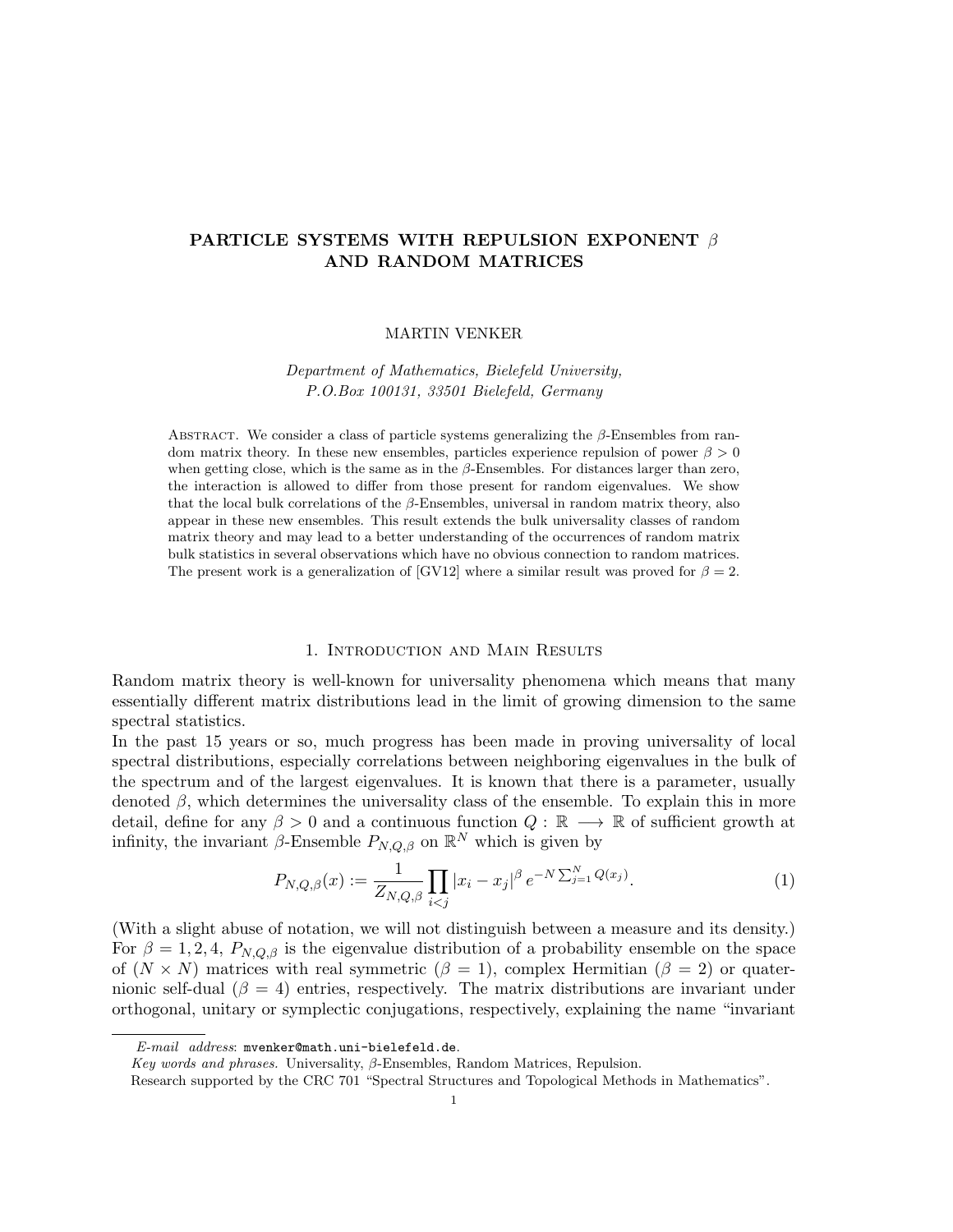ensembles". For arbitrary  $\beta$ , only for quadratic  $Q$ ,  $P_{N,Q,\beta}$  is known to be an eigenvalue distribution.

It has been shown (see [GV12] for references) that the local spectral statistics in the bulk or at the edges of the spectrum do in many cases not depend on Q or, in other terms, invariant ensembles with different potentials  $Q$  but the same  $\beta$  have the same local statistics. It is also known that different values of  $\beta$  lead to different limiting (local) distributions. This is not surprising as the interaction term  $\prod_{i < j} |x_i - x_j|^\beta$  has a strong effect on neighboring eigenvalues whereas  $e^{-N\sum_{j=1}^{N}Q(x_j)}$  just confines all eigenvalues independently into a compact interval. In the limit  $N \to \infty$ , these two competing forces balance and produce a limiting measure of compact support.

In [GV12] the question was addressed whether the interaction term  $\prod_{i < j} |x_i - x_j|^\beta$  could be changed without changing the local statistics. To this end, we introduced ensembles with density proportional to

$$
\prod_{i < j} \varphi(x_i - x_j) e^{-N \sum_{j=1}^N Q(x_j)},\tag{2}
$$

where  $Q$  is a continuous function of sufficient growth at infinity compared to the continuous function  $\varphi : \mathbb{R} \longrightarrow [0, \infty)$ . The interaction potential  $\varphi$  fulfills

$$
\varphi(0) = 0, \quad \varphi(t) > 0 \text{ for } t \neq 0 \quad \text{and} \quad \lim_{t \to 0} \frac{\varphi(t)}{|t|^{\beta}} = c > 0 \quad \text{ for some } \beta > 0,
$$
 (3)

or, in other terms, 0 is the only zero of  $\varphi$  and it is of order  $\beta$ . It has been conjectured in [GV12] that the bulk correlations for the ensembles (2) are the same as in the case  $\varphi(t) = |t|^{\beta}$ , i.e. the same as for the invariant ensembles in random matrix theory. This was proved in [GV12] for  $\beta = 2$  and a special class of functions  $\varphi$  and Q. In the present work, we prove a similar result for arbitrary  $\beta > 0$ . This shows that the local bulk correlations (at least in the considered cases) merely depend on the repulsion exponent  $\beta$  and not on the interaction of particles at distances larger than 0.

We believe that these results may lead to an explanation for the occurrence of random matrix bulk statistics in a number of seemingly unrelated observations in real world and science (see [GV12] for references). Spacings between cars in different situations were found to be fitted well by the universal spacing statistics from random matrix theory ( $\beta = 1$  for parking along one-way streets,  $\beta = 2$  along two-way streets,  $\beta = 4$  for waiting in front of traffic signals). Also spacings between perching birds and between bus arrival times at stops in certain cities seem to obey ( $\beta = 2$ ) random matrix spacing statistics. Gaps between the Riemann zeta function on the critical line are another famous example from mathematics (also  $\beta = 2$ ). In all these observations, a strong repulsion between consecutive quantities is present.

Furthermore, the ensemble (2) does not seem to have a natural spectral interpretation which makes our findings a first step in proving universality of random matrix bulk distributions for more general particle systems.

To state our main results, we first rewrite the ensemble  $(2)$ . Let h be a continuous even function which is bounded below. Let  $Q$  be a continuous even function of sufficient growth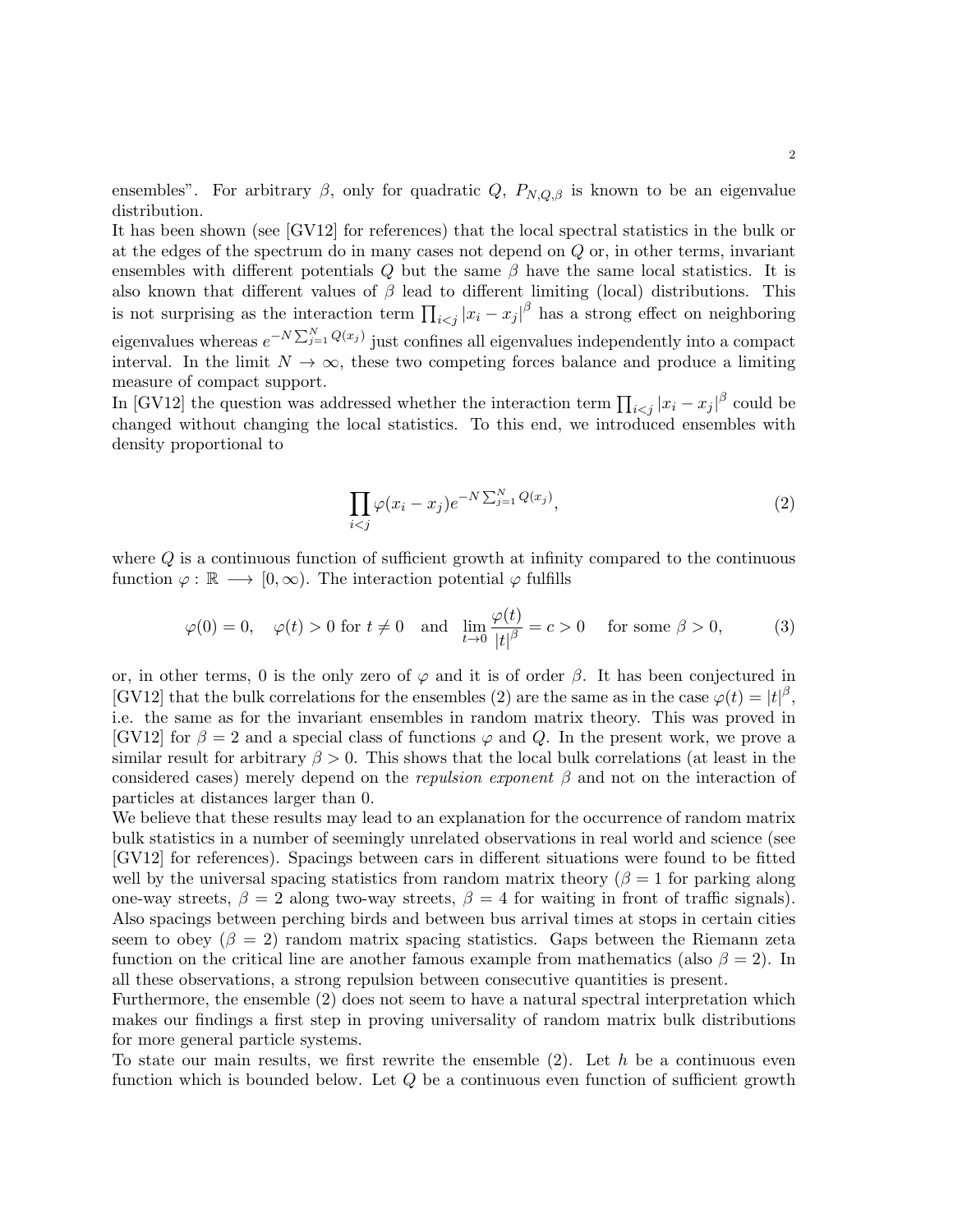at infinity. By  $P_{N,Q,\beta}^h$  we will denote the probability density on  $\mathbb{R}^N$  defined by

$$
P_{N,Q,\beta}^{h}(x) := \frac{1}{Z_{N,Q,\beta}^{h}} \prod_{i < j} |x_i - x_j|^\beta \exp\{-N \sum_{j=1}^{N} Q(x_j) - \sum_{i < j} h(x_i - x_j)\},\tag{4}
$$

where  $Z_{N,Q,\beta}^h$  denotes the normalizing constant. The density  $P_{N,Q,\beta}^h$  can also be written in the form (2) with  $\varphi(t) := |t|^{\beta} \exp\{-h(t)\}.$ 

Furthermore, let for a probability density  $P_N$  on  $\mathbb{R}^N$  and  $k = 1, 2, \ldots$ ,

$$
\rho_N(t_1,\ldots,t_k):=\int_{\mathbb{R}^{N-k}}P_N(t_1,\ldots,t_k,x_{k+1},\ldots,x_N)\,dx_{k+1}\ldots dx_N
$$

denote the k−th correlation function of  $P_N$ . The correlation functions are the marginal densities. The measure  $\rho_N(t_1,\ldots,t_k) dt_1 \ldots dt_k$  is called k–th correlation measure. Denote by  $\rho_{N,Q,\beta}^{h,k}$  the k-th correlation function of  $P_{N,Q,\beta}^h$  and by  $\rho_{N,Q,\beta}^k$  the k-th correlation function of  $P_{N,Q,\beta}$  from (1). Universality of ensembles is usually defined by universality of their correlation functions or measures as many interesting statistics of the ensembles can be expressed in terms of correlation functions. Finally, introduce for a twice differentiable convex function Q the quantity  $\alpha_Q := \inf_{t \in \mathbb{R}} Q''(t)$ .

The following theorem deals with the global or macroscopic behavior of the ensemble  $P_{N,Q,\beta}^h$ .

Theorem 1. Let h be a real analytic and even Schwartz function. Then there exists a constant  $\alpha^h \geq 0$  such that for all real analytic, strongly convex and even Q with  $\alpha_Q > \alpha^h$ , the following holds:

The first correlation measure  $\rho_{N,Q,\beta}^{h,1}$  converges weakly to a compactly supported probability measure  $\mu_{Q,\beta}^h$  which has a non-zero and continuous density on the interior of its support. Weak convergence means that for any bounded and continuous  $f : \mathbb{R} \longrightarrow \mathbb{R}$ , we have

$$
\lim_{N \to \infty} \int f(t) \,\rho_{N,Q,\beta}^{h,1}(t) \, dt = \int f(t) \,\mu_{Q,\beta}^h(t) \, dt.
$$

Remark 2.

- In general,  $\mu_{Q,\beta}^h$  depends on h, i.e. changing the interaction term has an influence on the (limiting) global density of the particles.
- If h is positive semi-definite, then  $\alpha^h$  in Theorem 1 may be explicitly chosen as  $\alpha^h$  =  $\sup_{t\in\mathbb{R}} -h''(t)$ .
- For  $k = 2, 3, \ldots$ , the k-th correlation measure converges weakly to the k-fold product  $(\mu_{Q,\beta}^h)^{\otimes k}$ . This has been shown in [GV12] for  $\beta = 2$  but the same proof goes through for arbitrary  $\beta > 0$ . As a proof of this statement would lengthen the presentation, we will not pursue it here.
- Note that the dependence of  $\mu_{Q,\beta}^h$  on  $\beta$  can be eliminated if the prefactor  $\beta$  is put in front of Q and h.

The next theorem states the local universality in the bulk. We use the notion of universality by Erdős, Yau et al. (see e.g. [EY12] and the references therein). Let  $G$  be the Gaussian potential  $G(t) := x^2$  and recall that the corresponding limiting measure  $\mu_{Q,\beta}$  is the semicircle distribution (with a certain variance depending on  $\beta$ ). Recall that under mild assumptions on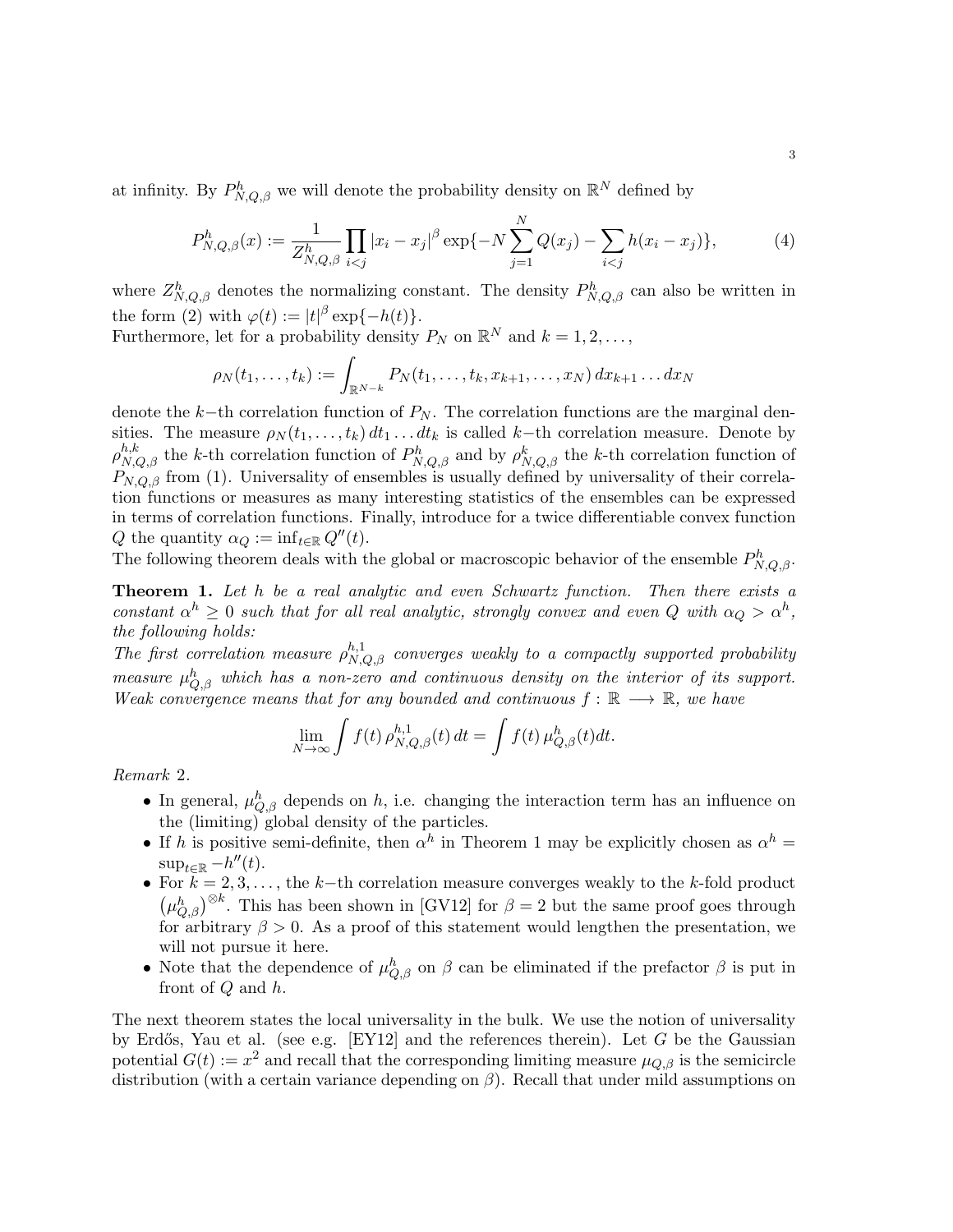Q, there is a measure  $\mu_{Q,\beta}$  of compact support which is the weak limit of the first correlation measure of  $P_{N,Q,\beta}$ . Consider the scaled correlation functions

$$
\frac{1}{\mu_{Q,\beta}^h(a)^k} \rho_{N,Q,\beta}^{h,k} \left( a + \frac{t_1}{N \mu_{Q,\beta}^h(a)}, \dots, a + \frac{t_k}{N \mu_{Q,\beta}^h(a)} \right), \tag{5}
$$

where a is a point with  $\mu_{Q,\beta}^h(a) > 0$  and  $t_1, \ldots, t_k$  are contained in an N-independent compact interval. Under this scaling, the local density around a will be asymptotically one, in particular independent of a. For  $N \to \infty$ ,  $h = 0$  and  $Q = G$ , the limit of (5) exists and has been described in terms of a stochastic process in [VV09]. As for general  $\beta$  no nice formula for this limit is known, we state the following theorem as universality result, comparing the local correlations of  $P_{N,Q,\beta}^h$  with those of the Gaussian  $\beta$ -Ensemble  $P_{N,G,\beta}$ .

**Theorem 3.** Let h and Q satisfy the assumptions of Theorem 1. Let  $0 < \xi \leq 1/2$  and set  $s_N := N^{-1+\xi}$ . Then for  $k = 1, 2, \ldots$ , we have for any a in the interior of the support of  $\mu^h_{Q,\beta}$ , any a' in the interior of the support of the semicircle law  $\mu_{G,\beta}$  and any smooth function  $f: \mathbb{R}^k \longrightarrow \mathbb{R}$  with compact support

$$
\lim_{N \to \infty} \int f(t_1, \dots, t_k) \left[ \int_{a-s_N}^{a+s_N} \frac{1}{\mu_{Q,\beta}^h(a)^k} \rho_{N,Q,\beta}^{h,k} \left( u + \frac{t_1}{N \mu_{Q,\beta}^h(a)}, \dots, u + \frac{t_k}{N \mu_{Q,\beta}^h(a)} \right) \frac{du}{2s_N} \right. \\
\left. - \int_{a'-s_N}^{a'+s_N} \frac{1}{\mu_{G,\beta}(a')^k} \rho_{N,G,\beta}^k \left( u + \frac{t_1}{N \mu_{G,\beta}(a')}, \dots, u + \frac{t_k}{N \mu_{G,\beta}(a')} \right) \frac{du}{2s_N} \right] dt_1 \dots dt_k
$$
\n
$$
= 0.
$$

Remark 4.

- If the inner integrations were not present, the convergence in Theorem 3 would be vague convergence of the scaled correlation measures. Here an additional small (uniform) average around the points  $a$  and  $a'$  is performed.
- If h is positive semi-definite, then  $\alpha^h$  in Theorem 3 may be explicitly chosen as  $\alpha^h$  =  $\sup_{t\in\mathbb{R}} -h''(t)$ .
- The choice of the Gaussian  $\beta$ -Ensemble  $P_{N,G,\beta}$  is just for definiteness, in fact any other ensemble belonging to the same universality class could be chosen. So far, these are known to be basically all  $P_{N,Q,\beta}$  with the same  $\beta$  and real analytic Q which leads to a limiting measure  $\mu_{Q,\beta}$  of connected support [BEY12].

These results should be compared to those of [GV12]. There we could show for  $\beta = 2$  under the same conditions on  $Q$  and  $h$  a much stronger type of convergence as in Theorem 3. We proved in [GV12]

$$
\lim_{N \to \infty} \frac{1}{\mu_{Q,\beta=2}^h(a)^k} \rho_{N,Q,\beta=2}^{h,k} \left( a + \frac{t_1}{N \mu_{Q,\beta=2}^h(a)}, \dots, a + \frac{t_k}{N \mu_{Q,\beta=2}^h(a)} \right)
$$
\n
$$
= \det \left[ \frac{\sin \left( \pi (t_i - t_j) \right)}{\pi (t_i - t_j)} \right]_{1 \le i,j \le k}
$$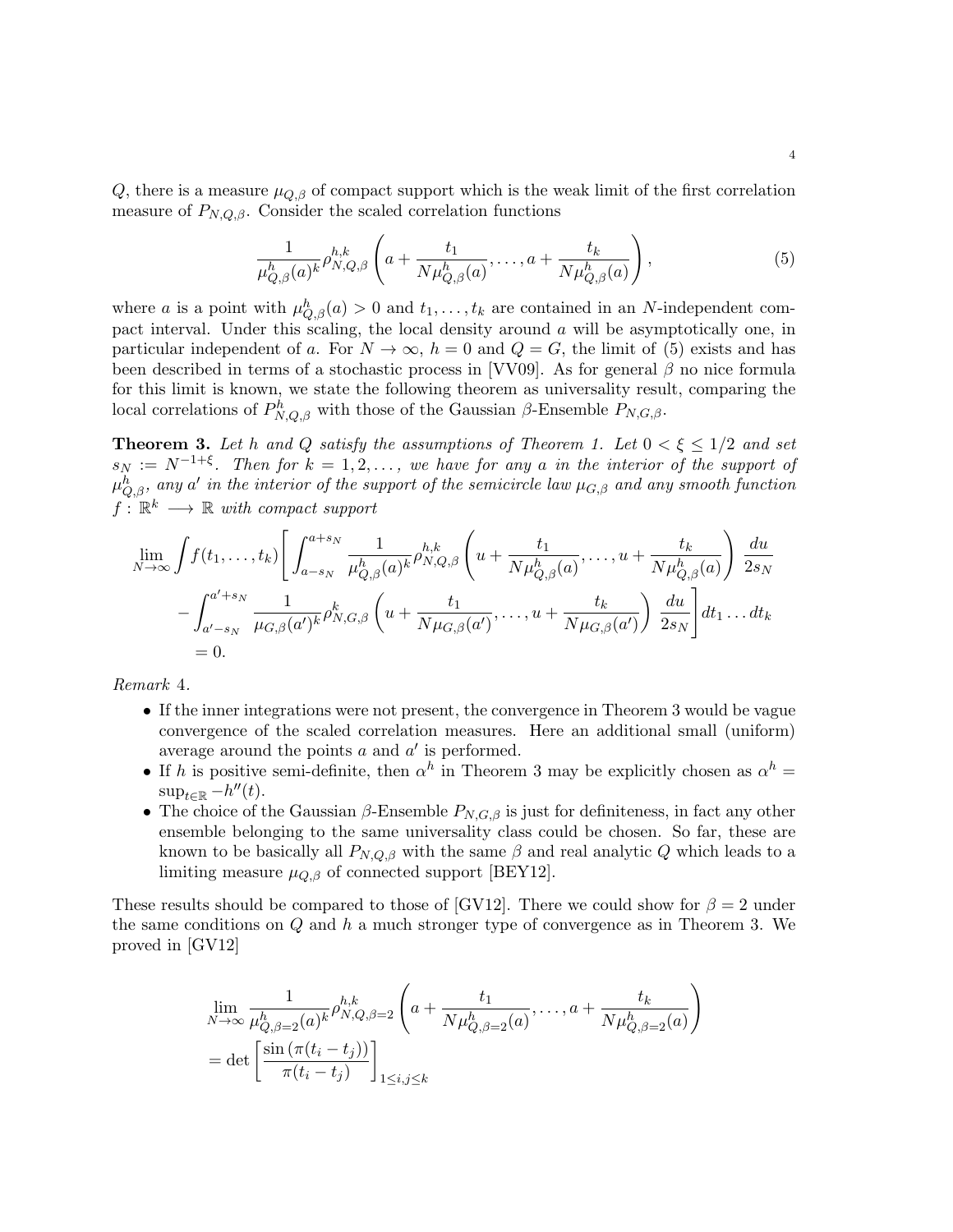uniformly in  $t_1, \ldots, t_k$  from any compact subset of  $\mathbb{R}^k$  and uniformly in the point a from any compact proper subset of the support of  $\mu_{Q,\beta=2}^h$ . This locally uniform convergence of the marginal densities was inherited from strong results on universality of unitary invariant (i.e.  $\beta = 2$ ) ensembles (cf. [LL08]). In order to apply these results, we developed a method to express the correlation functions of the model  $P_{N,Q,\beta=2}^{h}$  as a probabilistic mixture of unitary invariant ensembles with potential  $V + f/N$ , where V was fixed and f was random. However, this representation was only possible for negative semi-definite  $h$  and an argument involving complex analysis had to be used to extend the universality for more general  $h$ .

So far, the local relaxation flow approach due to Erdős, Schlein and Yau (refined by others) [ESY11] and applied to  $\beta$ -Ensembles by Bourgade, Erdős and Yau [BEY11, BEY12] is the only method for showing bulk universality for general  $\beta$ -Ensembles. A remark on some crucial points of this method is included in Section 4. Their approach actually addresses universality of gap distributions which implies the weaker form of universality of the correlation measures as stated in Theorem 3. As we use their method, we obtain the same form of convergence. If other sufficiently general universality results on  $\beta$ -Ensembles yielding stronger types of convergence were available, the method of [GV12] could be used to prove Theorem 3 with stronger forms of convergence. One advantage of the local relaxation flow approach is the possibility to compare local statistics of eigenvalue ensembles and other, not necessary spectral ensembles, directly. This allows us to give a short proof of Theorem 3.

Similar in both [GV12] and the present work is the identification of the global behavior of  $P_{N,Q,\beta}^h$ , e.g. Theorem 1. The limiting measure is identified in Section 2 as a (unique) solution of a certain recursive equation. Using this measure, from  $Q$  and  $h$  a new potential  $V$  is defined and to  $P_{N,Q,\beta}^h$  an invariant ensemble  $P_{N,V,\beta}$  is associated for which  $P_{N,Q,\beta}^h \sim \exp\{\mathcal{U}\}P_{N,V,\beta}$ holds. In Section 3, a concentration of measure result is shown for  $U$ , furthermore Theorem 1 is proved. Section 4 contains the proof of Theorem 3 via the local relaxation flow approach. We finish with an appendix on some results about equilibrium measures which are needed in Section 2.

#### 2. The associated invariant ensemble

In this section we determine the limiting measure for our particle system and use this to construct an ensemble of eigenvalues with the same global and local behaviour. This is analogous to [GV12]. In order to keep the presentation on the new features of  $P_{N,Q,\beta}^h$  selfcontained, we include it here.

Let  $\beta > 0$ , h be a continuous even function, Q a strictly convex symmetric function and assume that

$$
P_{N,Q,\beta}^{h}(x) := \frac{1}{Z_{N,Q,\beta}^{h}} \prod_{1 \leq i < j \leq N} |x_i - x_j|^\beta \, e^{-N \sum_{j=1}^N Q(x_j) - \sum_{i < j} h(x_i - x_j)},\tag{6}
$$

defines the density of a probability measure on  $\mathbb{R}^N$ , where

$$
Z_{N,Q,\beta}^h := \int_{\mathbb{R}^N} \prod_{1 \le i < j \le N} |x_i - x_j|^\beta \, e^{-N \sum_{j=1}^N Q(x_j) - \sum_{i < j} h(x_i - x_j)} dx
$$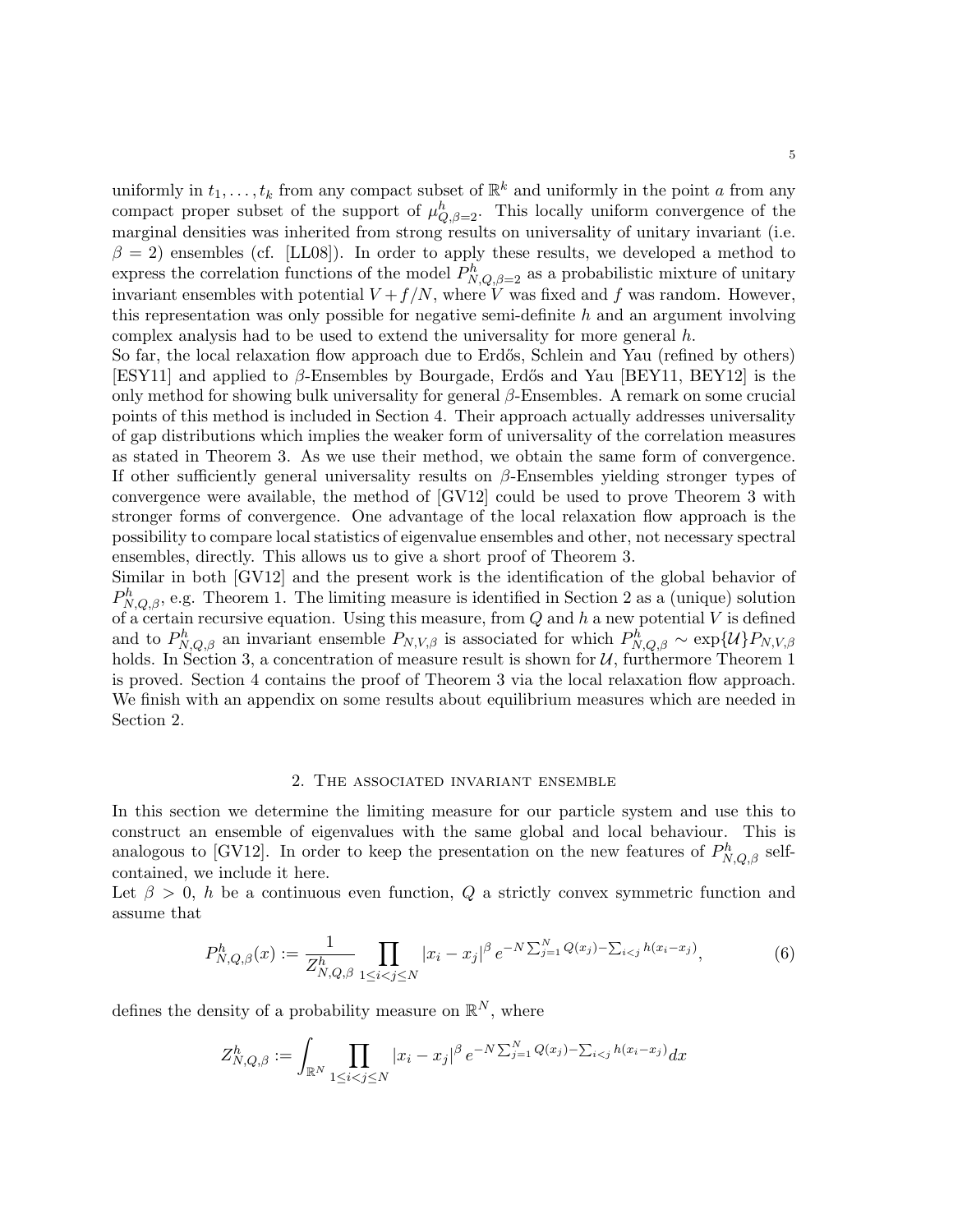denotes the normalizing constant. We will use the notation

$$
f_{\mu}(s) := \int f(t-s)d\mu(t), \quad f_{\mu\mu} := \int \int f(t-s)d\mu(t)d\nu(s) \tag{7}
$$

for an even function  $f : \mathbb{R} \longrightarrow \mathbb{R}$  of sufficient integrability. For the statement of the next lemma,  $\mathcal{M}_c^1$  will denote the set of compactly supported (Borel) probability measures on  $\mathbb{R}$ . Recall that the unique minimizer of the functional

$$
I_{Q,\beta}(\mu) := \int Q(t) d\mu(t) + \frac{\beta}{2} \int \int \log|s-t|^{-1} d\mu(s) d\mu(t)
$$

is called equilibrium measure to the external field  $Q$  and  $\beta > 0$ .

**Lemma 5.** Let  $h : \mathbb{R} \longrightarrow \mathbb{R}$  be even, twice differentiable, bounded and such that  $h''(t) \ge -\alpha_Q$ for all t. Define  $T_{h,\beta}:\,\mathcal{M}^1_c\longrightarrow \,\mathcal{M}^1_c,\,T_{h,\beta}(\mu)$  as the equilibrium measure to the external field  $t \mapsto Q(t) + h_{\mu}(t)$  and  $\beta$ .

Then  $T_{h,\beta}$  has a fixed point, i.e. there exists a probability measure  $\mu_{Q,\beta}^h$  which is the equilibrium measure to the external field  $t \mapsto Q(t) + \int h(t-s)d\mu_{Q,\beta}^h(s)$ .

*Proof.* Without loss of generality we only consider the standard case  $\beta = 2$  and omit the index  $\beta$ , the general case can be reduced to this case by considering  $Q/\beta$  and  $h/\beta$ .

Recall Schauder's Fixed Point Theorem which states that each continuous mapping  $T: C \longrightarrow C$ of a compact, convex and non-empty subset  $C$  of a Hausdorff topological vector space has a fixed point.

Consider the Hausdorff topological vector space  $\mathcal{M}(K)$  of all signed finite Borel measures on some compact interval  $K$  of  $\mathbb{R}$ , equipped with the topology of vague convergence. The subset  $\mathcal{M}_s^1(K)$  of all symmetric Borel probability measures on K is non-empty, convex and compact by Helly's Selection Theorem.

The first step in the proof is to show that it follows from  $h''(t) \geq -\alpha_Q$  and the boundedness of h, that the support of the equilibrium measure to the external field  $Q(t) + h_u(t)$  is for all  $\mu$  included in a compact interval of R. By Theorem A.6 (in the appendix), the support of the equilibrium measure for  $Q(t) + h<sub>\mu</sub>(t)$  is the smallest compact set K of positive capacity maximizing the functional

$$
K \mapsto F_{Q+h_{\mu}}(K) = \log \text{cap}(K) - 2 \int Q(t) d\omega_K(t) - 2 \int h_{\mu}(t) d\omega_K(t)
$$
\n
$$
= F_Q(K) - 2 \int h_{\mu}(t) d\omega_K(t).
$$
\n(8)

Choosing for K the support supp $\mu_Q$  of the equilibrium measure  $\mu_Q$ , we get using  $|h_\mu| \le ||h||_\infty$ the simple inequality

$$
F_{Q+h_{\mu}}(\text{supp}\mu_Q) \ge F_Q(\text{supp}\mu_Q) - 2||h||_{\infty} \in \mathbb{R}.\tag{9}
$$

It is easy to see that we have  $(h_\mu)'' = (h'')_\mu$ . By the condition  $h''(t) \geq -\alpha_Q$ ,  $Q(t) + h_\mu(t)$ is convex for each compactly supported  $\mu$ . By Theorem A.6, the support of  $T_h(\mu)$  is a symmetric interval, say  $[-l_{\mu}, l_{\mu}]$ . Using Lemma A.1, we can rewrite (8) for an arbitrary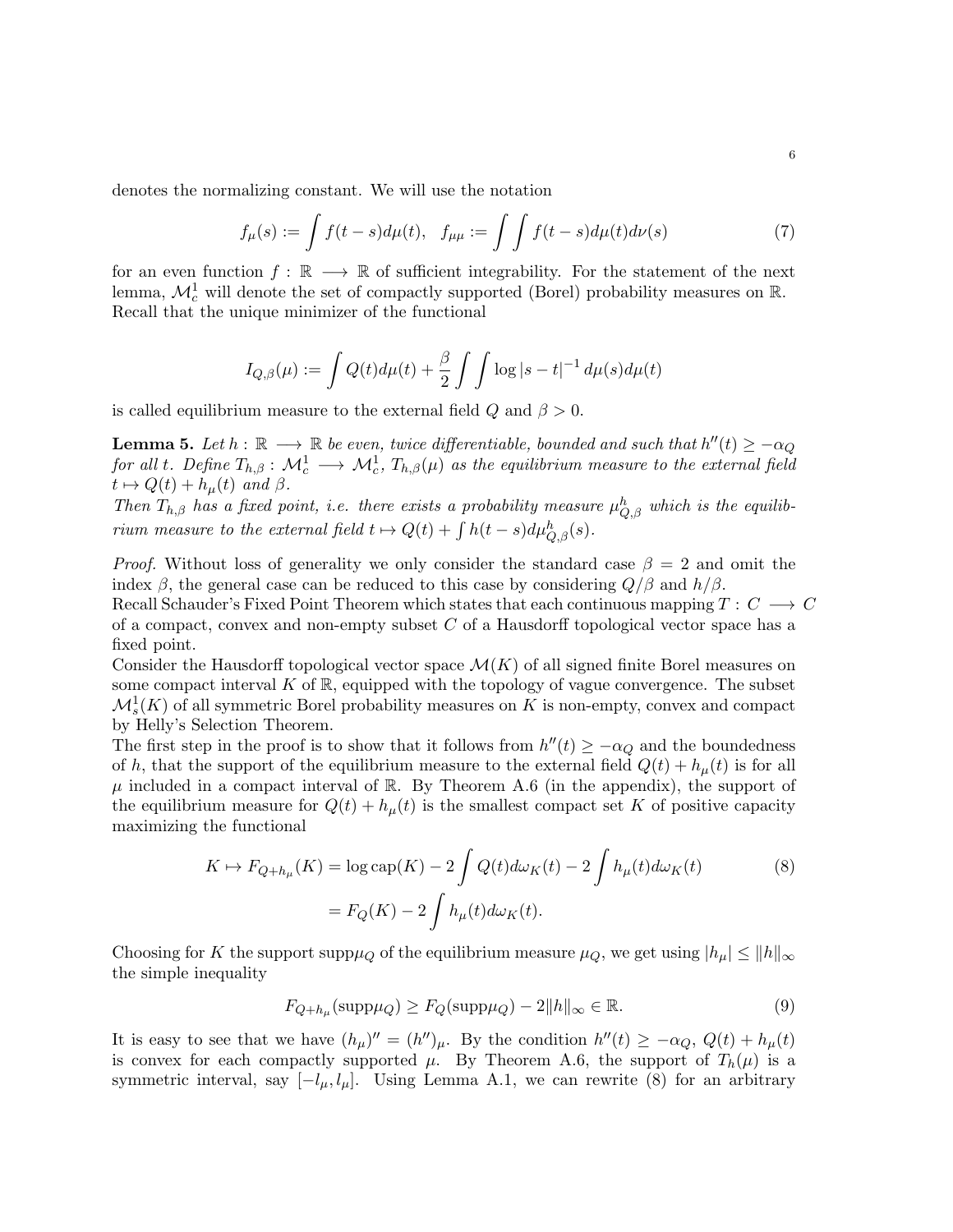symmetric interval  $[-l, l]$  as

$$
F_{Q+h_{\mu}}([-l,l]) = \log(l/2) - 2 \int_{-l}^{l} Q(t) \frac{1}{\pi \sqrt{l^2 - t^2}} dt - 2 \int_{-l}^{l} h_{\mu}(t) \frac{1}{\pi \sqrt{l^2 - t^2}} dt. \tag{10}
$$

Since Q is strictly convex and symmetric, we have  $Q(t) \ge \alpha_Q t^2 + C$  for some  $C \in \mathbb{R}$  and (10) implies (using that the variance of  $\omega_{[-l,l]}$  is  $l^2/2$ ) the inequality

$$
F_{Q+h_{\mu}}([-l,l]) \le \log(l/2) - \alpha Q l^2 - C + 2||h||_{\infty},
$$
\n(11)

which holds for any  $\mu$ . From (9) and (11) we see that

$$
F_{Q+h_{\mu}}(\mathrm{supp}\mu_Q) > F_{Q+h_{\mu}}([-l,l]),
$$

for all  $l > L$  for some  $\mu$ -independent L. Hence  $l_{\mu} \leq L$  for all compactly supported  $\mu$ .

Thus  $T_h$  maps the set  $\mathcal{M}_s^1(K)$  into itself, if K is chosen large enough. It remains to show continuity. We will show that  $T_h$  maps converging sequences to converging sequences. Let  $(\mu_n)_n \subset \mathcal{M}^1(K)$  be a sequence converging vaguely, or equivalently, weakly to a probability measure  $\mu$ . Denote  $T_h(\mu_n) =: \nu_n$ . Then the sequence of external fields  $V_n(t) := Q(t) + h_{\mu_n}(t)$ converges pointwise to  $V(t) := Q(t) + h_{\mu}(t)$ . Since by Theorem A.4, the equilibrium measure does not depend on values of the external field outside of its support, we can assume this convergence to be uniform. Indeed, as  $h'$  is bounded on the compact set K by some constant C, we have  $|h'_{\mu_n}| \leq C$ . It follows that the sequence  $(h_{\mu_n})_n$  is uniformly Lipschitz and hence equicontinuous. Thus the sequence  $(V_n)_n$  is also equicontinuous. Since their domain is a compact and  $V_n$  converges pointwise, the equicontinuity implies uniform convergence by Arzela-Ascoli's Theorem.

Because all  $\nu_n$  are supported on the same compact set, it follows that  $(\nu_n)_n$  is tight and hence has a weakly converging subsequence  $(\nu_{n_m})_m$ . We will prove that this limit measure, say  $\nu'$ , is in fact  $\nu = T_h(\mu)$ , the measure belonging the external field V, and does not depend on the particular subsequence. It follows that the sequence  $(\nu_n)_n$  converges to  $\nu$  weakly. From the uniform convergence of  $V_n$  towards V it follows by Theorem A.5 1. that

$$
U^{\nu_{n_m}}(s) = \int \log|t-s|^{-1} d\nu_{n_m}(t)
$$

converges uniformly (on  $\mathbb{C}$ ) towards  $U^{\nu}(s) := \int \log |t-s|^{-1} d\nu(t)$ . On the other hand, by Theorem A.5 we have for all  $s \in \mathbb{C}$  except a set of zero capacity

$$
\lim_{m \to \infty} U^{\nu_{nm}}(s) = U^{\nu'}(s) = \int \log |t - s|^{-1} d\nu'(t),
$$

which yields  $U^{\nu}(s) = U^{\nu'}(s)$  almost everywhere on C and hence  $\nu = \nu'$  by Theorem A.5, implying that the sequence  $(\nu_n)_n$  converges weakly to  $\nu$ .

Remark 6 (Uniqueness). Uniqueness of the fixed point will follow for the class of ensembles from Theorem 1. For those ensembles we will prove that the first correlation measure converges weakly to any fixed point, thereby showing uniqueness.

We will now use Lemma  $5$  to construct an associated invariant ensemble. Let  $h$  be as in Lemma 5. Choose a fixed point  $\mu_{Q,\beta}^h$  as in Lemma 5. We will stick to this measure from now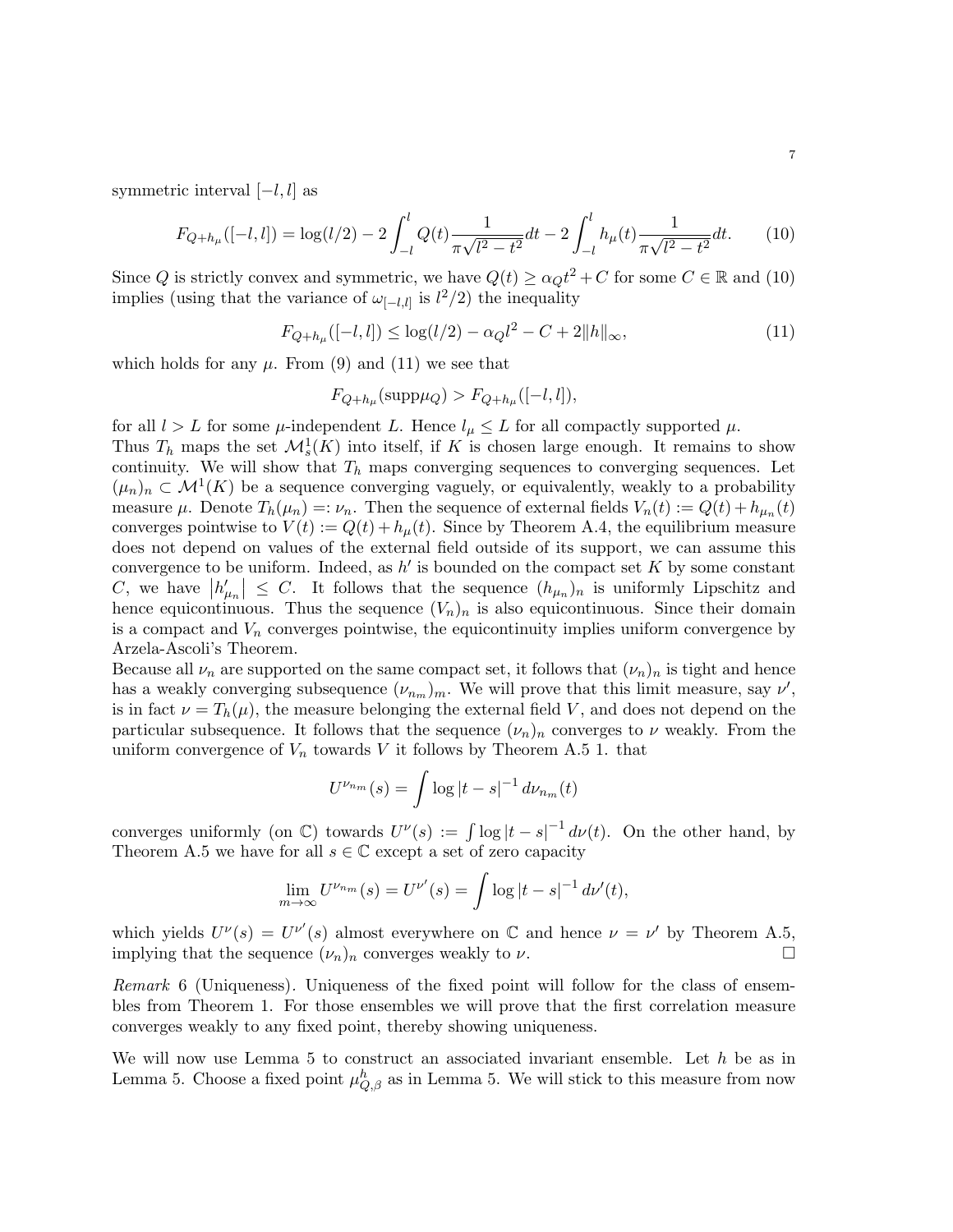on and write  $\mu$  instead of  $\mu_{Q,\beta}^h$ . Using notation (7), we make the Hoeffding type decomposition

$$
\sum_{i < j} h(x_i - x_j)
$$
\n
$$
= -\frac{N^2}{2} h_{\mu\mu} - \frac{N}{2} h(0) + N \sum_{j=1}^N h_{\mu}(x_j) + \frac{1}{2} \left( \sum_{i,j=1}^N h(x_i - x_j) - \left[ h_{\mu}(x_i) + h_{\mu}(x_j) - h_{\mu\mu} \right] \right)
$$
\n
$$
= -\frac{N^2}{2} h_{\mu\mu} - \frac{N}{2} h(0) + N \sum_{j=1}^N h_{\mu}(x_j) - \mathcal{U}(x), \qquad \text{where} \qquad (12)
$$

$$
u(x) := -\frac{1}{2} \left( \sum_{i=1}^{N} h(x_i - x_j) - [h_{\mu}(x_i) + h_{\mu}(x_j) - h_{\mu\mu}] \right).
$$
\n(13)

Now we can rewrite  $P_{N,Q,\beta}^h$  as

$$
P_{N,Q,\beta}^{h}(x) = \frac{1}{Z_{N,V,\beta,\mathcal{U}}} \prod_{1 \le i < j \le N} |x_i - x_j|^\beta \, e^{-N \sum_{j=1}^N V(x_j) + \mathcal{U}(x)},\tag{14}
$$

where we defined the external field

 $i,j=1$ 

 $V(t) := Q(t) + h_u(t)$ 

and absorbed the constant  $\exp\{-(N^2/2)h_{\mu\mu}-(N/2)h(0)\}$  into the new normalizing constant  $Z_{N,V,\beta,\mathcal{U}}$ . We will often use this representation of  $P_{N,Q,\beta}^h$ . The proofs of Theorems 1 and 3 rely on comparison of  $P_{N,Q,\beta}^h$  with the invariant ensemble

$$
P_{N,V,\beta}(x) = \frac{1}{Z_{N,V,\beta}} \prod_{1 \le i < j \le N} |x_i - x_j|^\beta \, e^{-N \sum_{j=1}^N V(x_j)}.\tag{15}
$$

# 3. CONCENTRATION OF  $U$

This section is similar to Section 4 in [GV12] except for the proof of Theorem 1. As several arguments of this section are needed later, we include it in the presentation.

A key tool will be the following well-known concentration of measure inequality ([AGZ10, Section 4.4]).

**Theorem 7.** Let Q be two times differentiable with  $Q'' \ge c > 0$ . Then we have for any Lipschitz function f and any  $\varepsilon > 0$ 

$$
P_{N,Q,\beta}\left(\left|\sum_{j=1}^{N}f(x_j)-\mathbb{E}_{N,Q,\beta}\sum_{j=1}^{N}f(x_j)\right|>\varepsilon\right)\leq 2\exp\left\{-\frac{c\varepsilon^2}{2|f|_{\mathcal{L}}^2}\right\}\quad\text{and}
$$

$$
\mathbb{E}_{N,Q,\beta}\exp\left\{\varepsilon\left(\sum_{j=1}^{N}f(x_j)-\mathbb{E}_{N,Q,\beta}\sum_{j=1}^{N}f(x_j)\right)\right\}\leq \exp\left\{\frac{\varepsilon^2|f|_{\mathcal{L}}^2}{2c}\right\},
$$

where we denote the Lipschitz constant of f by  $|f|_{\mathcal{L}}$ .

The following is a special case of a result in [Shc11] (see also [KS10]). By  $\mu_{Q,\beta}$  we will denote the equilibrium measure to  $Q$  (and  $\beta$ ).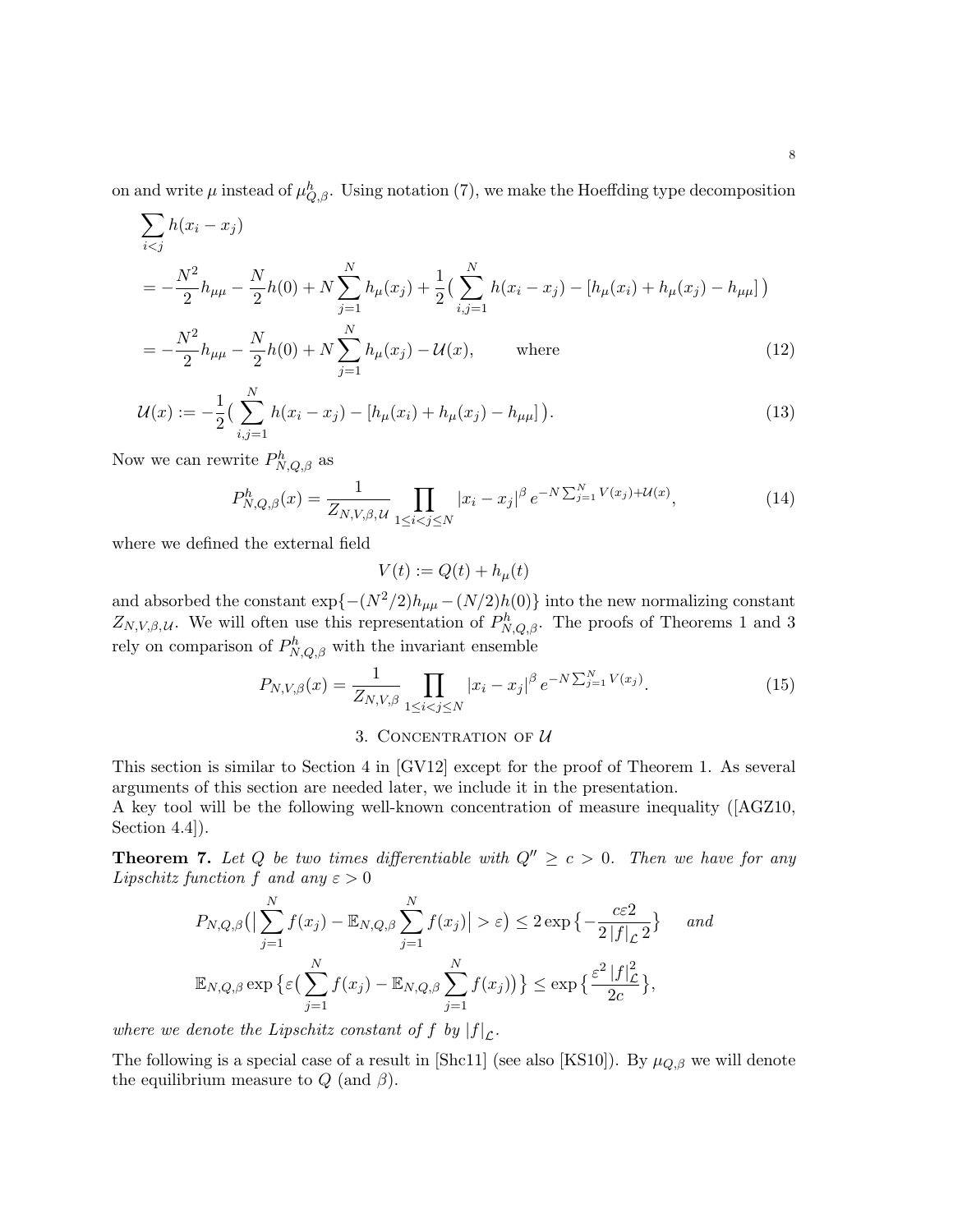**Proposition 8.** Let  $Q$  be a convex external field on  $\mathbb R$  which is real analytic in a neighborhood of supp( $\mu_{Q,\beta}$ ). Let f be a function whose third derivative is bounded on a neighborhood of  $supp(\mu_{Q,\beta})$ . Then

$$
|\mathbb{E}_{N,Q,\beta}\sum_{j=1}^N f(x_j) - N \int f d\mu_{Q,\beta}| \leq C(||f||_{\infty} + ||f^{(3)}||_{\infty}),
$$

where C does not depend on N or f and  $\|\cdot\|_{\infty}$  denotes the bound on the neighborhood of  $supp(\mu_{Q,\beta}).$ 

Theorem 7 and Proposition 8 yield immediately

**Corollary 9.** Let Q be a real analytic external field with  $Q'' \ge c > 0$ . Then for any Lipschitz function f whose third derivative is bounded on a neighborhood of supp $(\mu_{Q,\beta})$ , we have for any  $\varepsilon > 0$ 

$$
\mathbb{E}_{N,Q,\beta} \exp \big\{ \varepsilon \big( \sum_{j=1}^N f(x_j) - N \int f(t) d\mu_{Q,\beta}(t) \big) \big\} \le \exp \big\{ \frac{\varepsilon^2 |f|_{\mathcal{L}}^2}{2c} + \varepsilon C (\|f\|_{\infty} + \|f^{(3)}\|_{\infty}) \big\}.
$$

The idea is to reduce concentration of the bivariate statistic  $U$  to concentration of linear statistics. To this end, we give an alternative representation of  $U$  using Fourier techniques. A similar idea is used in [LP08].

Lemma 10. We have

$$
\mathcal{U}(x) = -\frac{1}{2\sqrt{2\pi}} \int \left| \hat{u}_N(t,x) \right|^2 \ \hat{h}(t) dt, \qquad \text{where}
$$

$$
\hat{u}_N(t,x) := \sum_{j=1}^N \cos(tx_j) - N \int \cos(ts) d\mu(s) + \sqrt{-1} \sum_{j=1}^N \sin(tx_j), \ \hat{h}(t) := \frac{1}{\sqrt{2\pi}} \int_{\mathbb{R}} e^{-its} h(s) ds.
$$

Proof. Recall from (13) that

$$
\mathcal{U}(x) = -\frac{1}{2} \left( \sum_{i,j=1}^{N} h(x_i - x_j) - [h_{\mu}(x_i) + h_{\mu}(x_j) - h_{\mu\mu}] \right). \text{ Note that}
$$
  

$$
\frac{1}{2} \sum_{j,k} h(x_j - x_k) = \frac{1}{2\sqrt{2\pi}} \int \sum_{j,k} e^{i(x_j - x_k)t} \widehat{h}(t) dt = \frac{1}{2\sqrt{2\pi}} \int |u_N(t,x)|^2 \widehat{h}(t) dt,
$$

with  $u_N(t,x) := \sum_{j=1}^N e^{itx_j}$ . Writing  $\hat{u}_N(t,x) := u_N(t,x) - N \int e^{its} d\mu(s)$ , it is not hard to check that

$$
\mathcal{U}(x) = -\frac{1}{2\sqrt{2\pi}} \int \left| \hat{u}_N(t, x) \right|^2 \hat{h}(t) dt.
$$
 (16)

A trivial but useful observation is

$$
\mathbb{E}_{N,Q,\beta}^h f(x) = (Z_{N,V,\beta}/Z_{N,V,\beta,\mathcal{U}}) \mathbb{E}_{N,V,\beta} f(x) e^{\mathcal{U}(x)}.
$$

The next proposition establishes concentration of  $\mathcal{U}$ .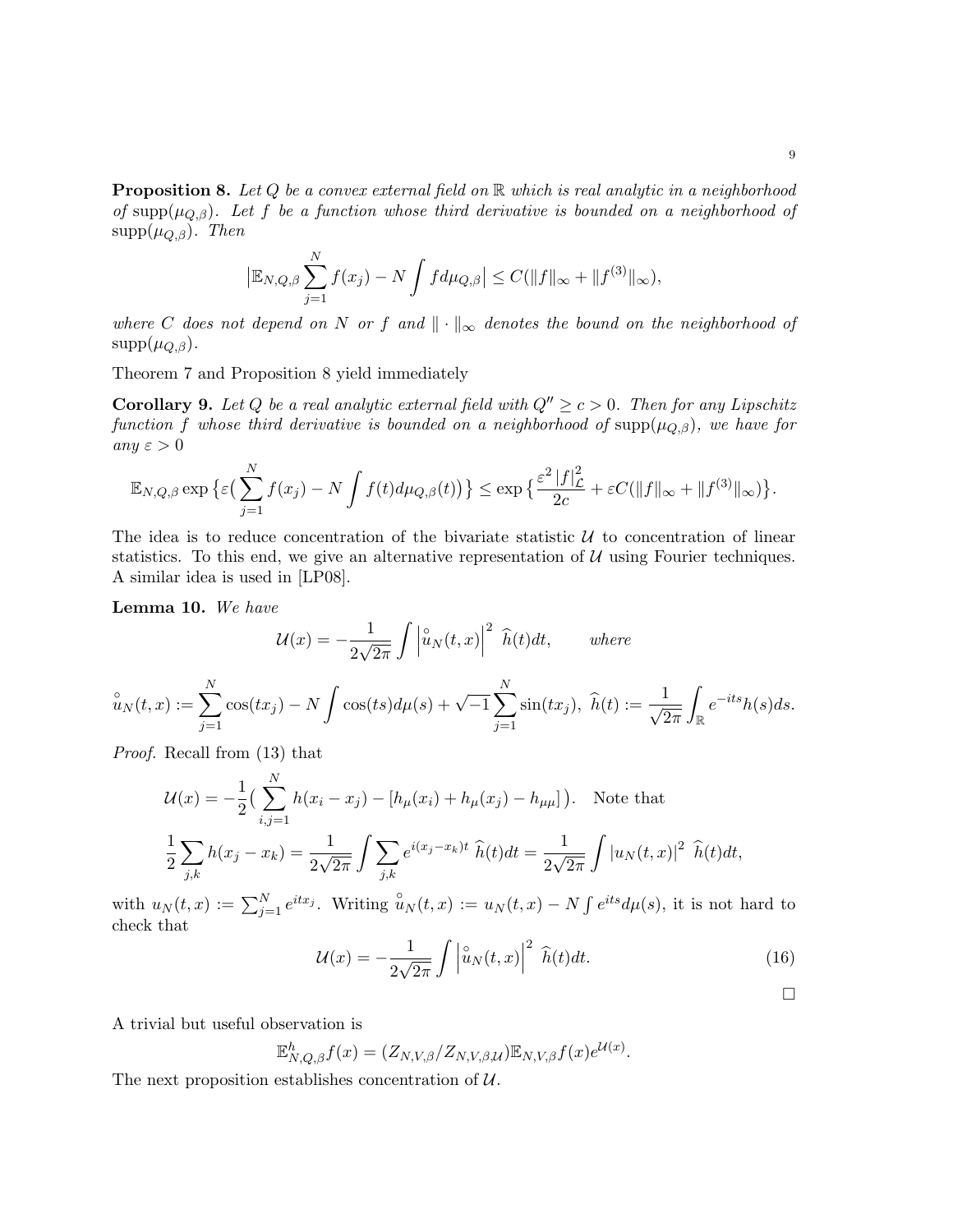**Proposition 11.** If the constant  $\alpha_Q$  is large enough, then there exist constants  $C_1, C_2 > 0$ such that for all N

$$
0 < C_1 \leq Z_{N,V,\beta,\mathcal{U}}/Z_{N,V,\beta} = \mathbb{E}_{N,V,\beta} \exp \{ \mathcal{U}(x) \} \leq C_2.
$$

Proof. By Jensen's inequality we get

$$
\mathbb{E}_{N,V,\beta}\exp\{\mathcal{U}(x)\}\geq \exp\{\mathbb{E}_{N,V,\beta}\mathcal{U}(x)\}.
$$

Using Lemma 10 we show that the expectation of  $U$  is bounded in N. Fubini's Theorem gives

$$
-\mathbb{E}_{N,V,\beta}\mathcal{U}(x) = \frac{1}{2\sqrt{2\pi}} \int \mathbb{E}_{N,V,\beta} \left| \hat{u}_N(t,x) \right|^2 \widehat{h}(t) dt
$$
  
= 
$$
\frac{1}{2\sqrt{2\pi}} \int \left( \mathbb{E}_{N,V,\beta} \left| \sum_{j=1}^N \cos(tx_j) - N \int \cos(ts) d\mu(s) \right|^2 + \mathbb{E}_{N,V,\beta} \left| \sum_{j=1}^N \sin(tx_j) \right|^2 \right) \widehat{h}(t) dt.
$$

By Corollary 9, the terms in the parenthesis are bounded by a polynomial in  $t$ , as  $|\cos(t\cdot)|_{\mathcal{L}}, |\sin(t\cdot)|_{\mathcal{L}} \leq t$  and  $||\cos(t\cdot)|^{(3)}||_{\infty}, ||\sin(t\cdot)|^{(3)}||_{\infty} \leq Ct^3$ . Hence,  $\hat{h}$  being a Schwartz function, we have  $\mathbb{E}_{N,V,\beta} \mathcal{U}(x) \geq -C'$  for some  $C' > 0$ . Thus the lower bound follows choosing  $C_1 := \exp(-C').$ 

For the upper bound recall that since h is even,  $\hat{h}$  is real-valued. Define  $\hat{h}_+(y) := \max\{0, \hat{h}(y)\}\$ and  $\hat{h}_-(y) := \max\{0, -\hat{h}(y)\}\$  such that  $\hat{h} = \hat{h}_+ - \hat{h}_-$ . For  $\hat{h}_- = 0$ , which corresponds to the case of a positive semi-definite h, there is nothing to prove, so assume that  $\hat{h}_- \neq 0$ . Introducing  $H_{-} := (\hat{h}_{-})^{1/2} \ge 0$ , Jensen's inequality and Tonelli's Theorem give

$$
\mathbb{E}_{N,V,\beta} \exp \left\{ - (2\sqrt{2\pi})^{-1} \int \widehat{h}(t) \left| \widehat{u}_{N}(t,x) \right|^{2} dt \right\} \leq \mathbb{E}_{N,V,\beta} \exp \left\{ (2\sqrt{2\pi})^{-1} \int H_{-}(t)^{2} \left| \widehat{u}_{N}(t,x) \right|^{2} dt \right\}
$$
\n
$$
= \mathbb{E}_{N,V,\beta} \exp \left\{ (2\sqrt{2\pi})^{-1} ||H_{-}||_{L^{1}} \int (H_{-}(t) / ||H_{-}||_{L^{1}}) H_{-}(t) \left| \widehat{u}_{N}(t,x) \right|^{2} dt \right\}
$$
\n
$$
\leq \int (H_{-}(t) / ||H_{-}||_{L^{1}}) \mathbb{E}_{N,V,\beta} \exp \left\{ (2\sqrt{2\pi})^{-1} ||H_{-}||_{L^{1}} H_{-}(t) \left| \widehat{u}_{N}(t,x) \right|^{2} \right\} dt.
$$
\n(17)

Abbreviating  $K_h := (2\sqrt{2\pi})^{-1} ||H_-\Vert_{L^1}$  and using the Cauchy-Schwarz inequality, we find

$$
\mathbb{E}_{N,V,\beta} \exp\left\{ K_h H_-(t) \Big| \mathring{u}_N(t,x) \Big|^2 \right\} \tag{18}
$$

$$
\leq \mathbb{E}_{N,V,\beta}^{1/2} \exp\left\{2K_h H_-(t) \Big|\sum_{j=1}^N \cos(tx_j) - N \int \cos(ts) d\mu(s)\Big|^2\right\} \tag{19}
$$

$$
\times \mathbb{E}_{N,V,\beta}^{1/2} \exp\left\{2K_h H_-(t) \left|\sum_{j=1}^N \sin(tx_j)\right|^2\right\}.
$$
 (20)

Considering only (19), we have by Corollary 9 for any  $\varepsilon > 0$ ,

$$
\mathbb{E}_{N,V,\beta} \exp \left\{ \varepsilon \cdot \sqrt{2K_h H_-(t)} \left( \sum_{j=1}^N \cos(tx_j) - N \int \cos(ts) d\mu(s) \right) \right\}
$$
  

$$
\leq \exp \left\{ \varepsilon^2 \cdot 2K_h H_-(t) t^2 (2\alpha_V)^{-1} + \varepsilon \sqrt{2K_h H_-(t)} C (1 + t^3) \right\},
$$
 (21)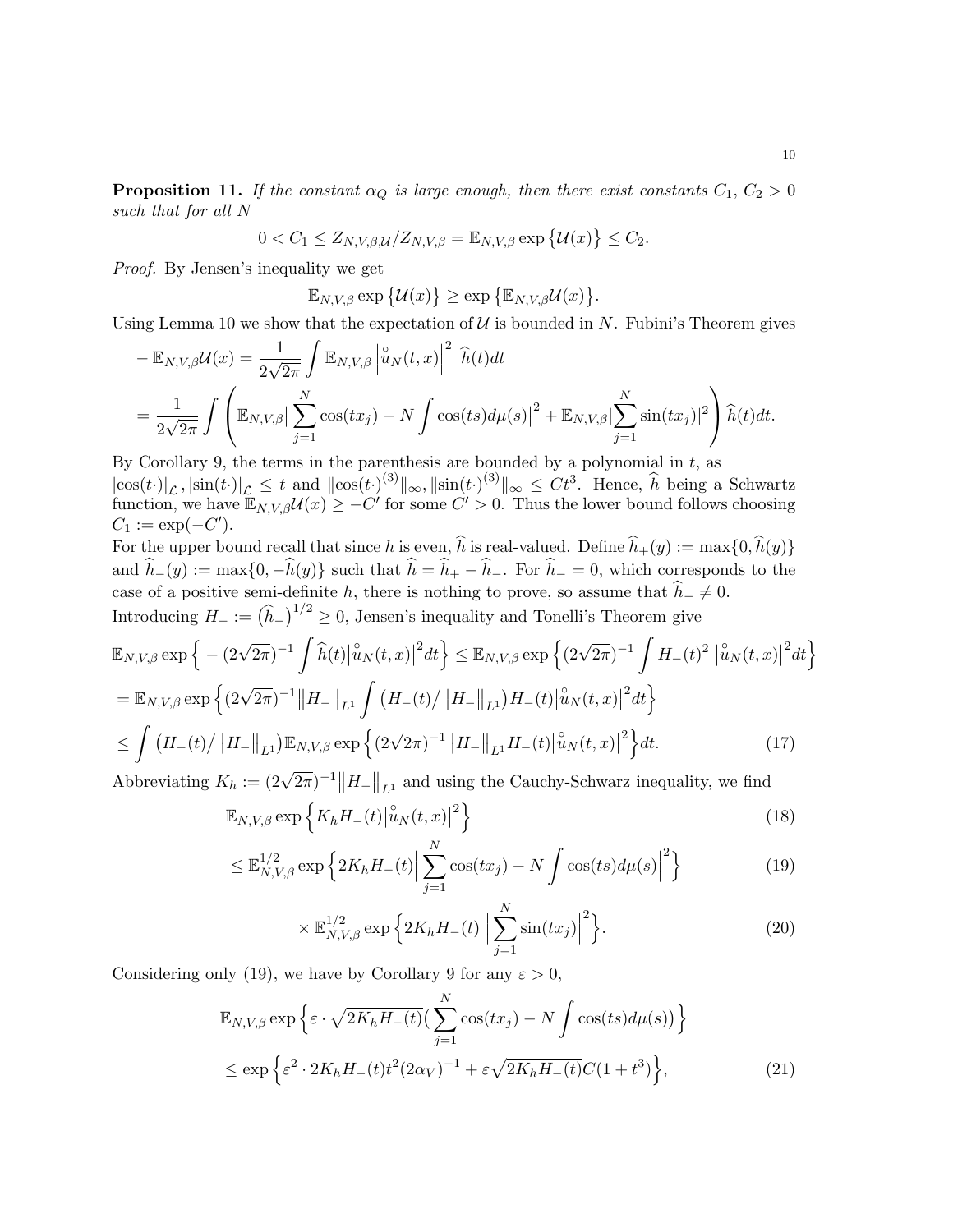where  $\alpha_V := \min_t V''(t) > 0$  and C does not depend on t or N. For  $\alpha_Q$  large enough (hence  $\alpha_V$  large enough), we have  $2K_hH_-(t)t^2(2\alpha_V)^{-1} < 1/4$  for all t. Since  $H_-(t) = \hat{h}_-^{1/2}(t)$  is decaying rapidly,  $\sqrt{2K_hH_-(t)}C(1+t^3)$  is bounded in t. Summarizing, if  $\alpha_Q$  is large enough, we can bound (21) by

$$
\exp\{c\varepsilon^2 + \varepsilon C\}
$$

with  $0 < c < 1/4$  and c, C do not depend on N or t. Thus we have

$$
\mathbb{E}_{N,V,\beta} \exp \left\{ 2K_h H_-(t) \Big| \sum_{j=1}^N \cos(tx_j) - N \int \cos(ts) d\mu(s) \Big|^2 \right\}
$$
  
=  $\frac{1}{2\pi} \int_{\mathbb{R}} \exp \left\{ \varepsilon \cdot \sqrt{2K_h H_-(t)} \Big( \sum_{j=1}^N \cos(tx_j) - N \int \cos(ts) d\mu(s) \Big) \right\} \exp \left\{ -\varepsilon^2 / 4 \right\} d\varepsilon$   
 $\leq \frac{1}{2\pi} \int_{\mathbb{R}} \exp \left\{ c\varepsilon^2 + \varepsilon C \right\} \exp \left\{ -\varepsilon^2 / 4 \right\} d\varepsilon \leq C' \quad \text{for some } C'.$ 

We conclude that (18) is bounded in N as long as  $\alpha_Q$  is large enough. Finally, it follows from  $(17)$  that

$$
\mathbb{E}_{N,V,\beta} \exp \left\{-\int \widehat{h}(t) \left|\widehat{u}_N(t,x)\right|^2 dt\right\} \leq C
$$

for some constant  $C > 0$  independent of N. This proves the upper bound.

Remark 12. The proof of Proposition 11 actually shows that for each  $\lambda > 0$  there is a threshold  $\alpha^h(\lambda) > 0$  and constants  $C_1, C_2$  (depending on  $\lambda$  and  $\alpha^h$ ) such that

$$
0 < C_1 < \mathbb{E}_{N,V,\beta} \exp\{\lambda \mathcal{U}(x)\} \le C_2, \quad \text{if } \alpha_Q \ge \alpha^h(\lambda).
$$

*Proof of Theorem 1.* It remains to show that the fixed point  $\mu$ , whose existence was obtained in Lemma 5, is unique and indeed the limit of the first correlation function. We consider a Lipschitz function  $f: \mathbb{R} \longrightarrow \mathbb{R}$  with three continuous derivatives and estimate for any  $\varepsilon > 0$ 

$$
P_{N,Q,\beta}^h(|N^{-1}\sum_{j=1}^N f(x_j)-\int f d\mu|>\varepsilon)=(Z_{N,V,\beta}/Z_{N,V,\beta,\mathcal{U}})\mathbb{E}_{N,V,\beta}e^{\mathcal{U}(x)}\mathbb{1}_{\{|N^{-1}\sum_{j=1}^N f(x_j)-\int f d\mu|>\varepsilon\}}.
$$

By Hölder's inequality and Remark 12, we have

$$
P_{N,Q,\beta}^h(|N^{-1}\sum_{j=1}^N f(x_j)-\int f d\mu|>\varepsilon)\leq C\big(P_{N,V,\beta}(|N^{-1}\sum_{j=1}^N f(x_j)-\int f d\mu|>\varepsilon)\big)^c
$$

for some  $c, C > 0$ . By Corollary 9, this last probability converges for any  $\varepsilon > 0$  to 0 exponentially fast as  $N \to \infty$ . We conclude with Lebesgue's Theorem that

$$
\lim_{N \to \infty} \mathbb{E}_{N,Q,\beta}^h |N^{-1} \sum_{j=1}^N f(x_j) - \int f d\mu| = 0 \text{ and hence } \lim_{N \to \infty} \mathbb{E}_{N,Q,\beta}^h N^{-1} \sum_{j=1}^N f(x_j) = \int f d\mu.
$$

As convergence for smooth Lipschitz functions determines weak convergence, the weak convergence of the first correlation measure follows. As the limit of weak convergence is unique,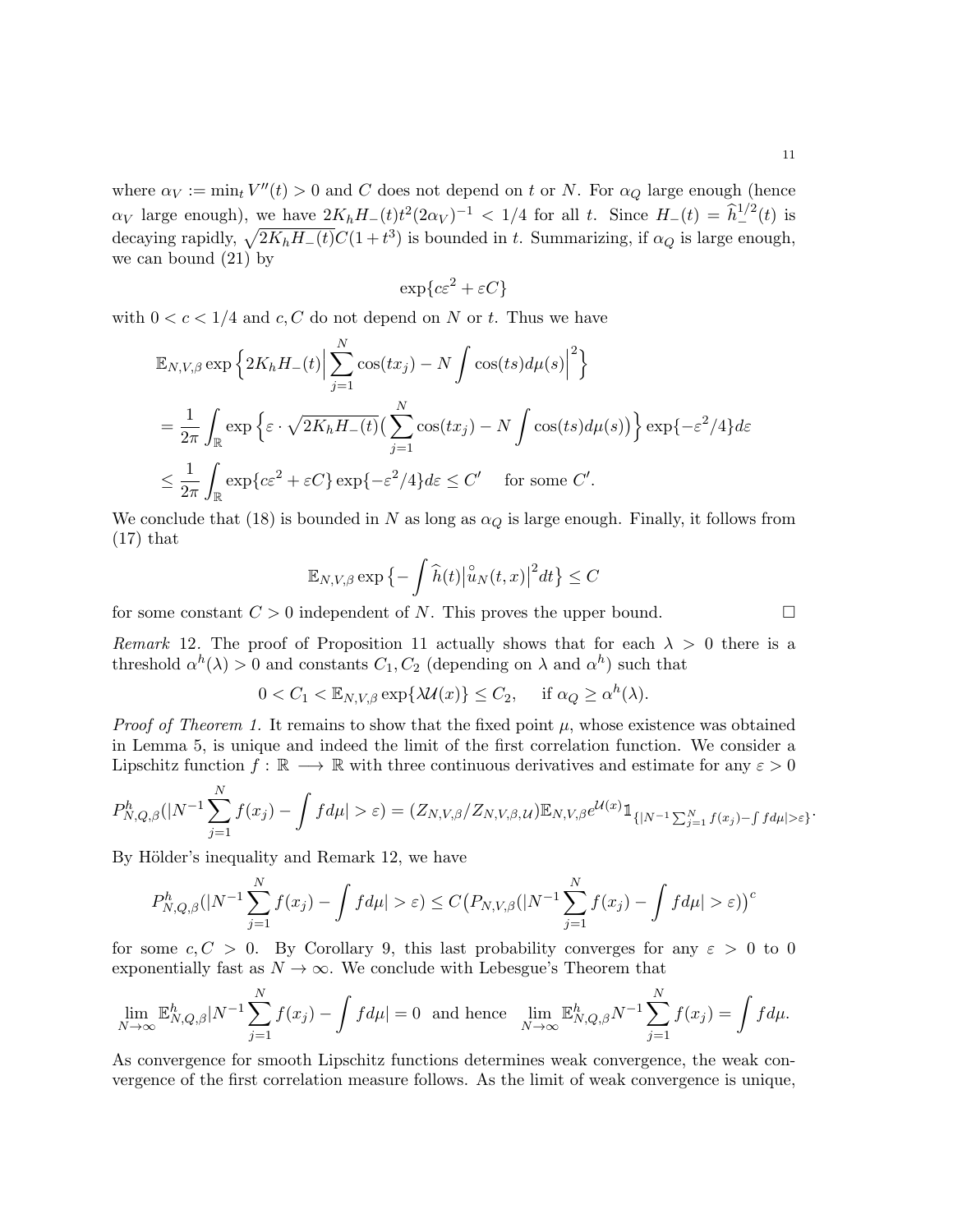.

this shows uniqueness of the fixed point in Lemma 5. The existence and positivity of the continuous density of  $\mu$  is clear by Theorem A.7 as V is real-analytic and strictly convex.  $\Box$ 

# 4. Proof of Theorem 3

In this section we use the local relaxation flow approach developed by Erdős, Yau, Schlein et. al. to establish universality of the local bulk correlations. First we introduce some notation from [BEY11].

Let k be fixed. Let  $G: \mathbb{R}^k \longrightarrow \mathbb{R}$  be a smooth function with compact support and  $m =$  $(m_1, \ldots, m_k)$  with  $m_j$  being positive integers. Define

$$
G_{i,m}(x) := G(N(x_i - x_{i+m_1}), \ldots, N(x_{i+m_{k-1}} - x_{i+m_k})).
$$

The Dirichlet form of a smooth test function  $f: \mathbb{R}^N \longrightarrow \mathbb{R}$  w.r.t. a probability measure  $d\omega$ on  $\mathbb{R}^N$  is defined as

$$
D_{\omega}(f):=\frac{1}{2N}\sum_{j=1}^N\int \big(\partial_{x_j}f\big)^2d\omega.
$$

Let f be a probability density function w.r.t.  $d\omega$ . The (relative) entropy of f w.r.t.  $d\omega$  is defined as

$$
S_{\omega}(f) := \int f \log f d\omega.
$$

We will use the following general theorem.

**Proposition 13.** [BEY11, Lemma 5.9] Let  $G : \mathbb{R}^k \longrightarrow \mathbb{R}$  be bounded and of compact support. Let  $d\omega$  be a probability measure on  $\{x : x_1 < x_2 < \cdots < x_N\} \subset \mathbb{R}^N$  given by

$$
d\omega = \frac{1}{Z}e^{-\beta N\widehat{\mathcal{H}}(x)}dx, \quad \widehat{\mathcal{H}}(x) = \mathcal{H}_0(x) - \frac{1}{N}\sum_{i < j}\log|x_j - x_i|
$$

with the property that  $\nabla^2 \mathcal{H}_0 \geq \tau^{-1}$  holds for some positive constant  $\tau$ . Let qd $\omega$  be another probability measure with smooth density q. Let  $J \subset \{1, 2, \ldots, N - m_k - 1\}$  be a set of indices. Then for any  $\varepsilon_1 > 0$  we have

$$
\left| \frac{1}{|J|} \sum_{i \in J} \int G_{i,m} \, q d\omega - \frac{1}{|J|} \sum_{i \in J} \int G_{i,m} d\omega \right| \leq C \sqrt{N^{\varepsilon_1} \frac{D_\omega(\sqrt{q}) \tau}{|J|}} + C \sqrt{S_\omega(q)} e^{-c N^{\varepsilon_1}}
$$

In our application we will choose  $d\omega = P_{N,V,\beta}$  and  $q = (Z_{N,V,\beta}/Z_{N,V,\beta,\mathcal{U}}) \exp{\{\mathcal{U}\}}$ . If  $\alpha_Q$  is large enough, then V is strongly convex, hence  $\tau = 1/\alpha_V$ . By the symmetry of  $P_{N,Q,\beta}^h$  and  $P_{N,V,\beta}$ , it is equivalent to restrict the measure to the simplex  $\{x : x_1 < x_2 < \cdots < x_N\}$  and multiply by  $N!$ . From [EY12, Theorem 2.3] we have that

$$
S_{\omega}(q) \leq CD_{\omega}(\sqrt{q}).
$$

It is thus sufficient to prove that  $D_{\omega}(\sqrt{q})$  is bounded in N as J will be chosen such that  $|J| \sim N$  in order to identify the bulk correlations.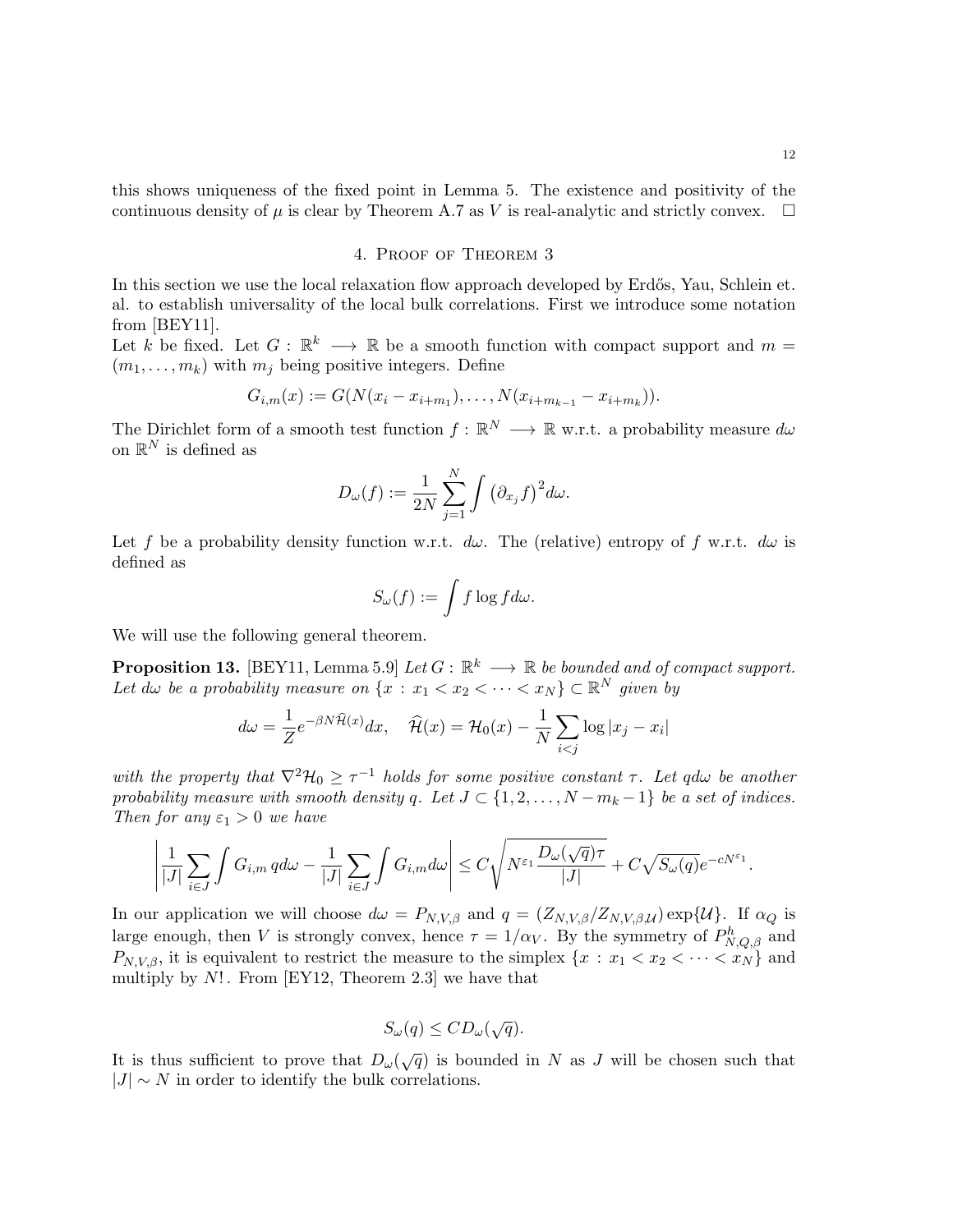Remark 14 (On the local relaxation flow approach). To briefly explain the essence of this method due to Erdős, Schlein, Yau and others (see e.g. [EY12] for references and a complete review), let us consider two measures as in Proposition 13,  $d\omega$  and  $q d\omega$  and their statistics  $\int g d\omega$  and  $\int g d\omega$  for some test function g. Assume that one can define a Markov process on  $\mathbb{R}^N$  in terms of the Dirichlet form  $D_\omega$  (or the formal generator  $L_N := \frac{1}{2N}\Delta - \frac{1}{2}$  $\frac{1}{2}(\nabla \mathcal{H})\nabla,$ having  $d\omega$  as stationary distribution. Assume that the process has the initial distribution  $q d\omega$  and denote the evolution of the density w.r.t.  $d\omega$  by  $(f_t)_{t>0}$ ,  $f_0 = q$ ,  $f_{\infty} = 1$ . Then one can write

$$
\int g \, q d\omega - \int g d\omega = \big(\int g \, q d\omega - \int g \, f_t d\omega\big) + \big(\int g \, f_t d\omega - \int g d\omega\big),
$$

which corresponds to running the process up to time  $t$ . If the process is ergodic and the time t is large enough,  $\int g f_t d\omega$  will be close to the equilibrium  $\int g d\omega$ . If this t is still "small", i.e. the convergence to the stationary distribution is fast, then the distance between  $\int g \, q d\omega$ and  $\int g f_t d\omega$  should be not too big. These distances are measured in terms of Dirichlet form and entropy of  $d\omega$ . These estimates are due to the Bakry-Emery method which yields ergodicity or relaxation making use of the strict convexity of the Hamiltonian, i.e. of the bound  $\nabla^2 \mathcal{H}_0 \geq \tau^{-1}$ . It turns out that the constant  $\tau$  is the time scale for the relaxation to equilibrium, meaning that e.g.  $S_{\omega}(f_t) \leq e^{-t/\tau} S_{\omega}(f_0)$ . Here we tacitly used that the logarithmic part of the Hamiltonian  $\hat{\mathcal{H}}$  is convex, therefore does not increase the relaxation time. However, one crucial observation is that from the trivial bound

$$
\langle v, \nabla^2 \widehat{\mathcal{H}}(x) v \rangle \ge \frac{1}{\tau} ||v||^2 + \frac{1}{N} \sum_{i < j} \frac{(v_i - v_j)^2}{(x_i - x_j)^2}
$$

one can infer that the relaxation is much faster in the directions  $(v_i - v_j)$  provided that  $x_i$ and  $x_j$  are close. Indeed, the mean distance between neighboring eigenvalues is of order  $1/N$ , hence the convexity bound for the Hamiltonian should be locally of order N, therefore yielding a time to the local equilibrium of order  $1/N$  whereas the time to the global equilibrium is of order 1. This informal reasoning can be captured by choosing test functions like  $G_{i,m}$  which depend only on eigenvalue differences in the local scaling (i.e. multiplied by  $N$ ) and vanish whenever two eigenvalues are not close to each other. By exploiting these features of  $G_{i,m}$ and some estimates, one arrives at Proposition 13. For arbitrary test functions g, one would get basically the same estimate except for the quantity  $|J| \sim N$  which divides  $D_{\omega}(\sqrt{q})$ .

One problem with this idea is that the existence of the process associated to the Dirichlet form is not clear for  $\beta \in (0,1)$ . For  $\beta \geq 1$ , the repulsion is strong enough to prevent collision between the eigenvalues but for  $\beta < 1$  the probability of explosion is positive. This problem was overcome in [EKYY12] by smoothing the singular logarithmic term and using the approach above for the corresponding process.

In most applications the method sketched above was not directly used to prove bulk universality because the quantity  $D_{\omega}(\sqrt{q})/|J|$  could not be estimated to decay as  $N \to \infty$ . To overcome this difficulty,  $d\omega$  was modified by adding another strongly convex potential to the Hamiltonian which confined the eigenvalues  $x_j$  near their classical positions  $\gamma_j$  which are defined by the relation  $j = N \int_{-\infty}^{\gamma_j} d\mu$ , where  $\mu$  is the equilibrium measure of the ensemble. This additional convexification was shown to slow down the relaxation time to the global equilibrium  $\tau$  such that  $\tau \sim N^{-\varepsilon}$  which was then enough to prove bulk universality. To show that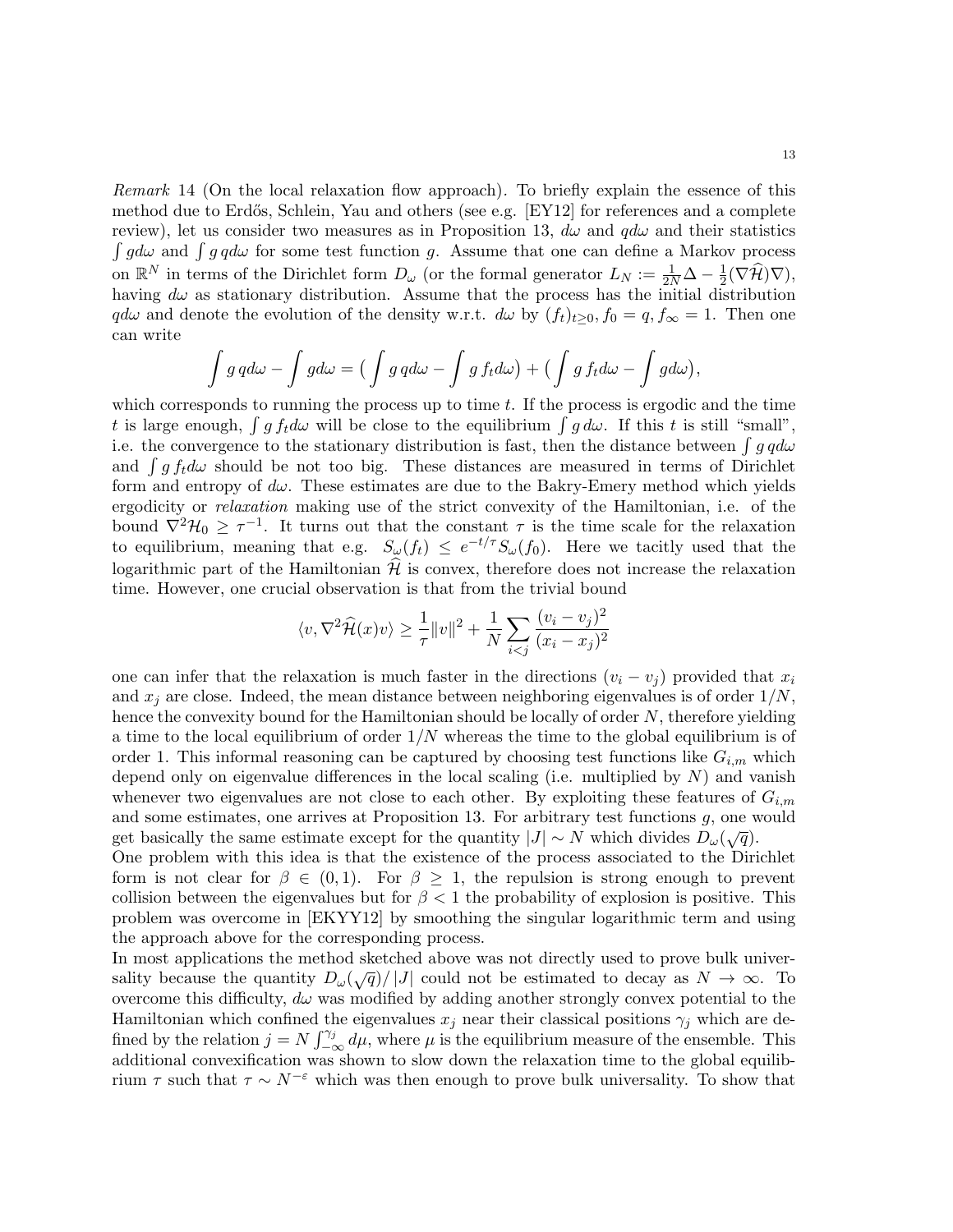the local statistics are not influenced by this modification of the ensemble, a strong bound on the rigidity of the eigenvalues is needed, which means informally speaking concentration of the eigenvalues around their classical positions. This strategy of proving bulk universality has proven very useful whenever strong bounds on the rigidity of the eigenvalues are available. Much effort in the works of Erdős, Yau et al. has been made to establish these bounds.

In our application, no additional convexification of the Hamiltonian is needed as we can effectively estimate the Dirichlet form in our case. This is due to the fact that  $d\omega$  and  $q d\omega$ have the same global limit and we have concentration of U under  $d\omega = P_{N,V,\beta}$ .

**Proposition 15.** Let  $D_{N,V,\beta}$  denote the Dirichlet form w.r.t.  $P_{N,V,\beta}$  and  $q = (Z_{N,V,\beta}/Z_{N,V,\beta,\mathcal{U}}) \exp{\mathcal{U}}$ . Then there is a constant C such that we have for  $\alpha_Q$  large enough

$$
D_{N,V,\beta}(\sqrt{q}) \leq C \quad \text{for all } N.
$$

*Proof.* The ratio  $Z_{N,V,\beta}/Z_{N,V,\beta,\mathcal{U}}$  is bounded by Proposition 11 and therefore negligible. We have by Hölder's inequality for  $\varepsilon > 0$ 

$$
D_{N,V,\beta}(\sqrt{q}) \leq C \frac{1}{2N} \sum_{l=1}^{N} \mathbb{E}_{N,V,\beta} (\partial_{x_l} \exp{\{\frac{1}{2}\mathcal{U}(x)\}})^2 = C \frac{1}{8N} \sum_{l=1}^{N} \mathbb{E}_{N,V,\beta} \exp{\mathcal{U}(x)\} (\partial_{x_l} \mathcal{U}(x))^2
$$
  

$$
\leq C (\mathbb{E}_{N,V,\beta} \exp{\{(1+\varepsilon)\mathcal{U}(x)\}})^{1/(1+\varepsilon)} \frac{1}{8N} \sum_{l=1}^{N} (\mathbb{E}_{N,V,\beta} |\partial_{x_l} \mathcal{U}(x)|^{2(\varepsilon+1)/\varepsilon})^{\varepsilon/(\varepsilon+1)}.
$$

Again by Proposition 11,  $(\mathbb{E}_{N,V,\beta} \exp\{(1+\varepsilon)\mathcal{U}(x)\})^{1/(1+\varepsilon)}$  is bounded in N. In order to bound the second term, recall that

$$
\mathcal{U}(x) = -\frac{1}{2\sqrt{2\pi}} \int \left( \left| \sum_{j=1}^{N} \cos(tx_j) - N \int \cos(ts) d\mu(s) \right|^2 + \left| \sum_{j=1}^{N} \sin(tx_j) \right|^2 \right) \hat{h}(t) dt.
$$

In the following we only treat the cosine term, the term involving the sine can be estimated analogously. We have

$$
\left|\partial_{x_l}\int\left(\left|\sum_{j=1}^N\cos(tx_j)-N\int\cos(ts)d\mu(s)\right|^2\hat{h}(t)dt\right|^{2(\varepsilon+1)/\varepsilon}
$$

$$
=\left|2\int\left(\sum_{j=1}^N\cos(tx_j)-N\int\cos(ts)d\mu(s)\right)t\sin(tx_l)\hat{h}(t)dt\right|^{2(\varepsilon+1)/\varepsilon}
$$

$$
\leq C\int\left|\sum_{j=1}^N\cos(tx_j)-N\int\cos(ts)d\mu(s)\right|^{2(\varepsilon+1)/\varepsilon}|t|^{2(\varepsilon+1)/\varepsilon}|\hat{h}(t)|dt\tag{22}
$$

where the last inequality is derived by first applying the triangle inequality and then using Jensen's inequality.

Taking now expectations, we get from Corollary 9 and the strong decay of  $\hat{h}$  that the expectation of (22) is bounded in N. This gives the claimed bound. tation of  $(22)$  is bounded in N. This gives the claimed bound.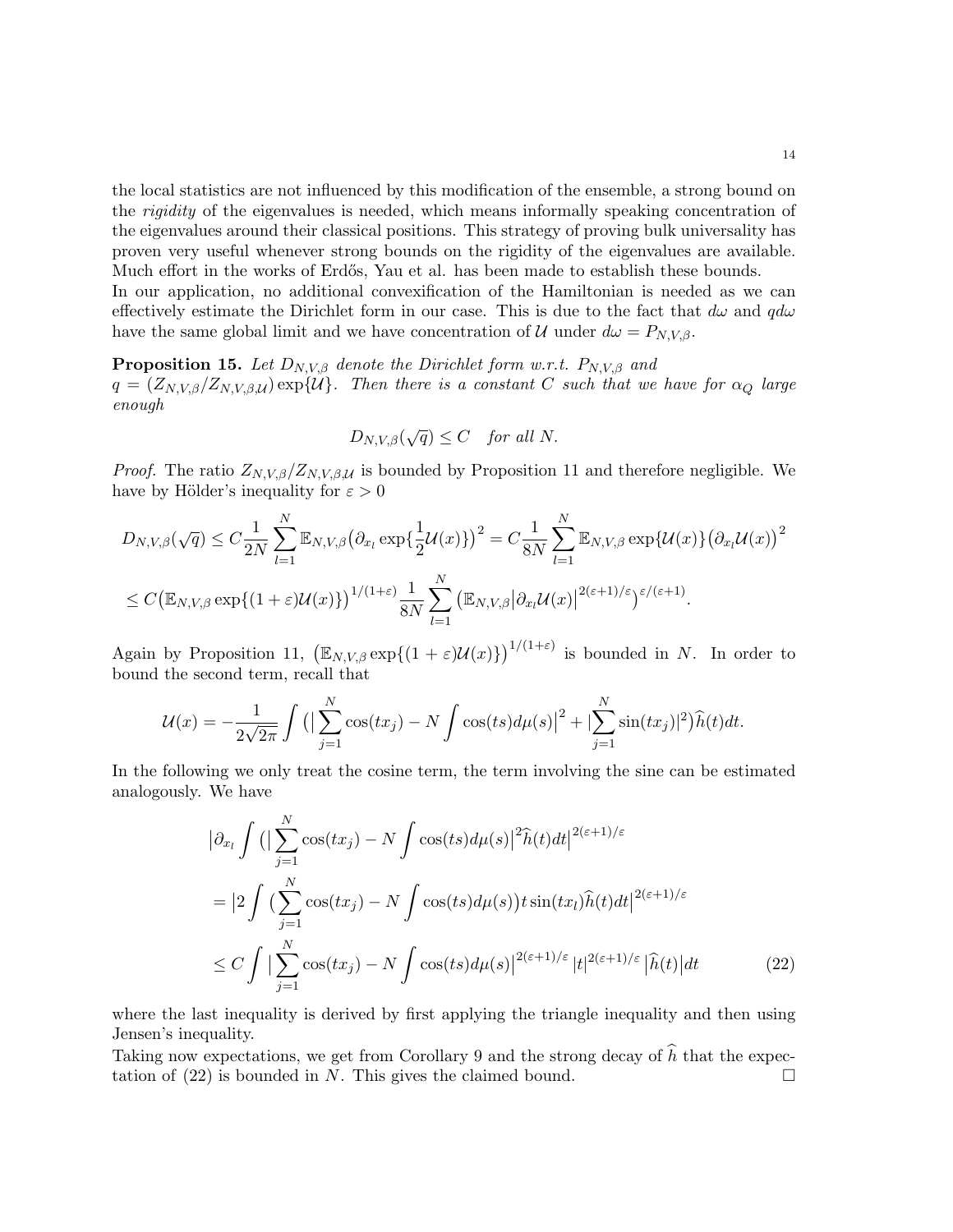*Proof of Theorem 3.* From Propositions 13 and 15 we have that the statistics  $\frac{1}{|J|} \sum_{i \in J} \mathbb{E}_{N,Q,\beta}^h G_{i,m}$ and  $\frac{1}{|J|}\sum_{i\in J}\mathbb{E}_{N,V,\beta}G_{i,m}$  coincide in the limit  $N\to\infty$ , as long as  $\lim_{N\to\infty}\frac{N^{\varepsilon_1}}{|J|}=0$  for some  $\varepsilon_1 > 0$ . It is a standard argument ([ESYY12, Section 7]) to infer from this that also the correlation measures of  $P_{N,Q,\beta}^h$  and  $P_{N,V,\beta}$  coincide in the sense of Theorem 3. The universality of these correlation measures is the universality result [BEY11, Corollary 2.2] which precisely states that the correlation measures of  $P_{N,Q_1,\beta}$  and  $P_{N,Q_2,\beta}$  have the same limit (in the sense of Theorem 3) for any real analytic and strongly convex  $Q_1, Q_2$  with  $\alpha_{Q_1}, \alpha_{Q_2} > 0$ .

### Appendix A. Equilibrium Measures with External Fields

In this appendix, we recall some results about equilibrium measures, mainly from the book by Saff and Totik [ST97, Section I.1]. The following can be found in [ST97, Section I.1]. Let  $\mathcal{M}^1(\Sigma)$  denote the set of Borel probability measures on a set  $\Sigma$ . Define for  $\Sigma \subset \mathbb{C}$  compact the *logarithmic energy of*  $\mu \in M^1(\Sigma)$  as

$$
I(\mu) := \int \int \log |z - t|^{-1} \, d\mu(z) d\mu(t) \tag{23}
$$

and the energy V of  $\Sigma$  by  $V := \inf_{\mu \in \mathcal{M}^1(\Sigma)} I(\mu)$ . It turns out that V is finite or  $\infty$  and in the finite case there is a unique measure  $\omega_{\Sigma}$  which minimizes (23). This measure  $\omega_{\Sigma}$  is called equilibrium measure of  $\Sigma$  and the quantity cap( $\Sigma$ ) :=  $e^{-V}$  is called *capacity of*  $\Sigma$ . For an arbitrary Borel set  $\Sigma$  we define the capacity of  $\Sigma$  as

$$
cap(\Sigma) := sup\{cap(K) : K \subset \Sigma \text{ compact}\}.
$$

**Lemma A.1.** If  $\Sigma = [-l, l], l \geq 0$ , then  $cap(\Sigma) = l/2$  and the equilibrium measure is the arcsine distribution with support  $[-l, l]$ :

$$
d\omega_{\Sigma}(t) = \frac{1}{\pi\sqrt{l^2 - t^2}}dt, \quad t \in [-l, l].
$$

 $\omega_{\Sigma}$  has mean 0 and variance  $l^2/2$ .

*Proof.* See [ST97, Section I.1].

**Definition A.2.** Let  $\Sigma \subset \mathbb{R}$  be closed. Let  $Q: \Sigma \longrightarrow [0, \infty]$  satisfy

- a) Q is lower semicontinuous,
- b)  $\Sigma_0 := \{t \in \Sigma : Q(t) < \infty\}$  has positive capacity,
- c) if  $\Sigma$  is unbounded, then  $\lim_{|t|\to\infty,t\in\Sigma}Q(t) \log|t| = \infty$ .

If Q satisfies these properties, we call it external field on  $\Sigma$  and  $W = e^{-Q}$  its corresponding weight function.

Furthermore, define for  $\mu \in \mathcal{M}^1(\Sigma)$  the energy functional

$$
I_Q(\mu) := \int Q(t) d\mu(t) + \int \int \log|s - t|^{-1} d\mu(s) d\mu(t).
$$
 (24)

Remark A.3. In [ST97] the authors define the energy functional to be (in our notation)  $I_{2Q}$ instead of  $I_{\mathcal{O}}$ . It is more convenient for our purposes to use this definition. We note that under this change qualitative results from [ST97] remain the same but quantitative results involving Q have to be changed by a factor 2 or 1/2, respectively.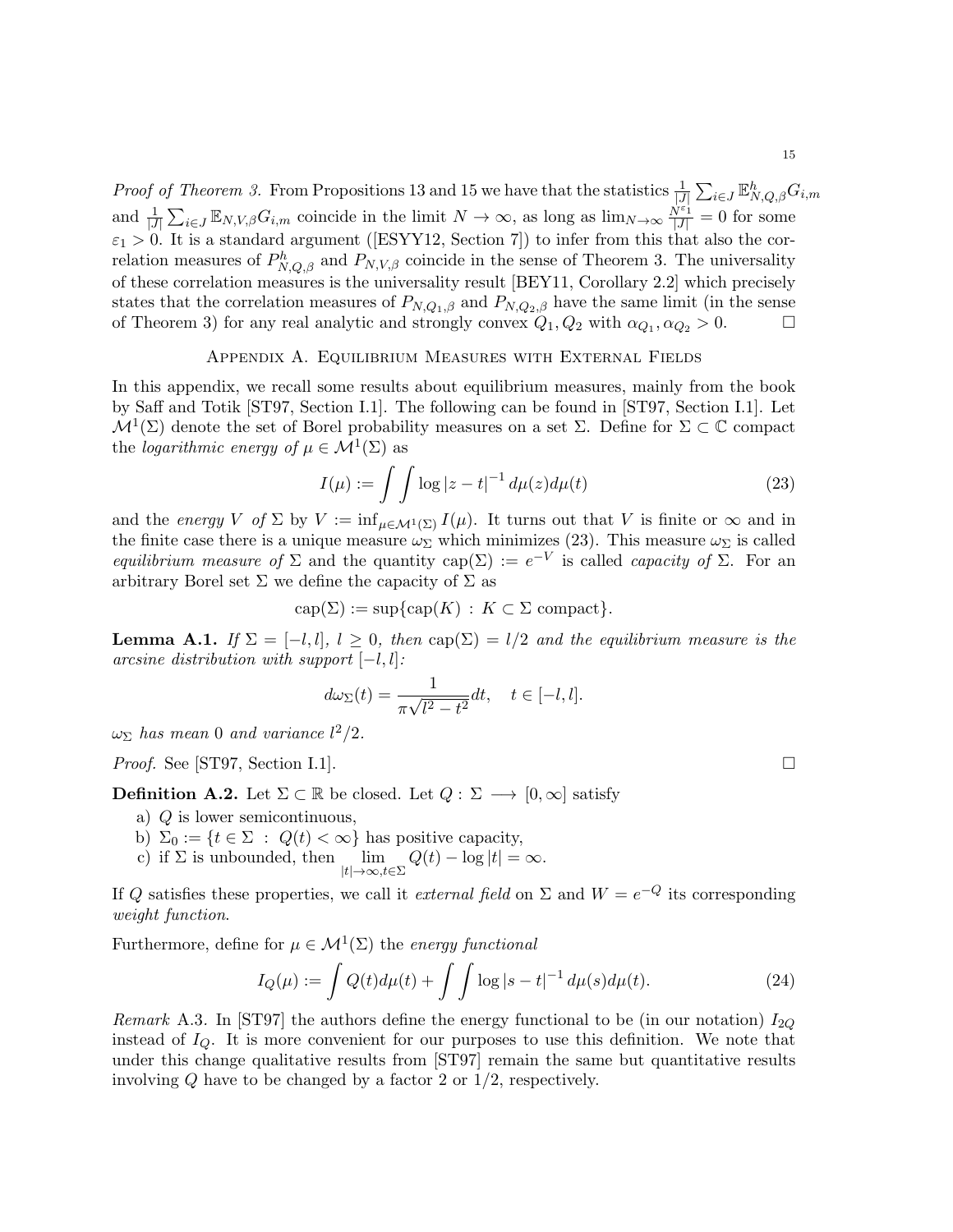$I_{\mathcal{O}}(\mu)$  might be  $\infty$ , but the following theorem holds. The support of a measure  $\mu$  will be denoted as  $supp(\mu)$ .

**Theorem A.4.** Let  $Q$  be an external field on  $\Sigma$ .

a) There is a unique probability measure  $\mu_Q \in \mathcal{M}^1(\Sigma)$  with

$$
I_Q(\mu_Q) = \inf_{\mu \in \mathcal{M}^1(\Sigma)} I_Q(\mu). \tag{25}
$$

- b)  $\mu_Q$  has a compact support.
- c) Let  $\widetilde{Q}$  be an external field on  $\Sigma$  such that  $\widetilde{Q}=Q$  on a compact set K with  $\text{supp}(\mu_Q) \subset K$ and  $\widetilde{Q}(t) = \infty$  for  $t \notin K$ . Then  $\mu_{\widetilde{Q}} = \mu_Q$ .

Proof. Statements 1) and 2) can be found in [ST97, Theorem I.1.3], 3) follows from [ST97, Theorem I.3.3 (also see remark on page 48 in  $ST97$ ).

 $\mu_Q$  is called the *equilibrium measure* for Q. The next theorem summarizes properties of the logarithmic potential

$$
U^{\mu}(z) := \int \log |z - t|^{-1} \, d\mu(t).
$$

#### Theorem A.5.

- a) Let Q and  $\widetilde{Q}$  be external fields on  $\Sigma$  such that  $|Q \widetilde{Q}| \leq \varepsilon$  on  $\Sigma$ . Then for all  $z \in \mathbb{C}$  $|U^{\mu_Q}(z) - U^{\mu_{\widetilde{Q}}}(z)| \leq 2\varepsilon.$
- b) Let  $K \subset \mathbb{R}$  be compact and  $(\mu_n)_n$  be a sequence in  $\mathcal{M}^1(K)$  converging weakly to a probability measure  $\mu$ . Then for a.e.  $z \in \mathbb{C}$  (w.r.t. the Lebesgue measure on  $\mathbb{C}$ )

$$
\liminf_{n \to \infty} U^{\mu_n}(z) = U^{\mu}(z).
$$

c) If  $\mu$  and  $\nu$  are two compactly supported probability measures and their logarithmic potentials  $U^{\mu}$  and  $U^{\nu}$  coincide almost everywhere on  $\mathbb{C}$ , then  $\mu = \nu$ .

Proof. Statement 1. is contained in [ST97, Corollary I.4.2], statement 2. is [ST97, Theorem  $1.6.9$  and assertion 3. [ST97, Corollary II.2.2].

We also need a characterization of the support of the equilibrium measure.

**Theorem A.6.** Let Q be an external field on  $\Sigma$ .

a) For a compact set  $K$  of positive capacity define the functional

$$
F_Q(K) := \log \text{cap}(K) - 2 \int Q d\omega_K.
$$

For any compact K of positive capacity we have  $F_Q(K) \leq F_Q(\text{supp}(\mu_Q))$ . Furthermore, if K is compact and of positive capacity and such that  $F_Q(K) = F_Q(\text{supp}(\mu_Q))$ , then  $supp(\mu_Q) \subset K$ .

- b) If Q is convex, then  $\text{supp}(\mu_Q)$  is an interval.
- c) If Q is even, then supp $(\mu_Q)$  is even.

Proof. For statement 1. see [ST97, Theorem IV.1.5], for statements 2. and 3. [ST97, Theorem IV.1.10].